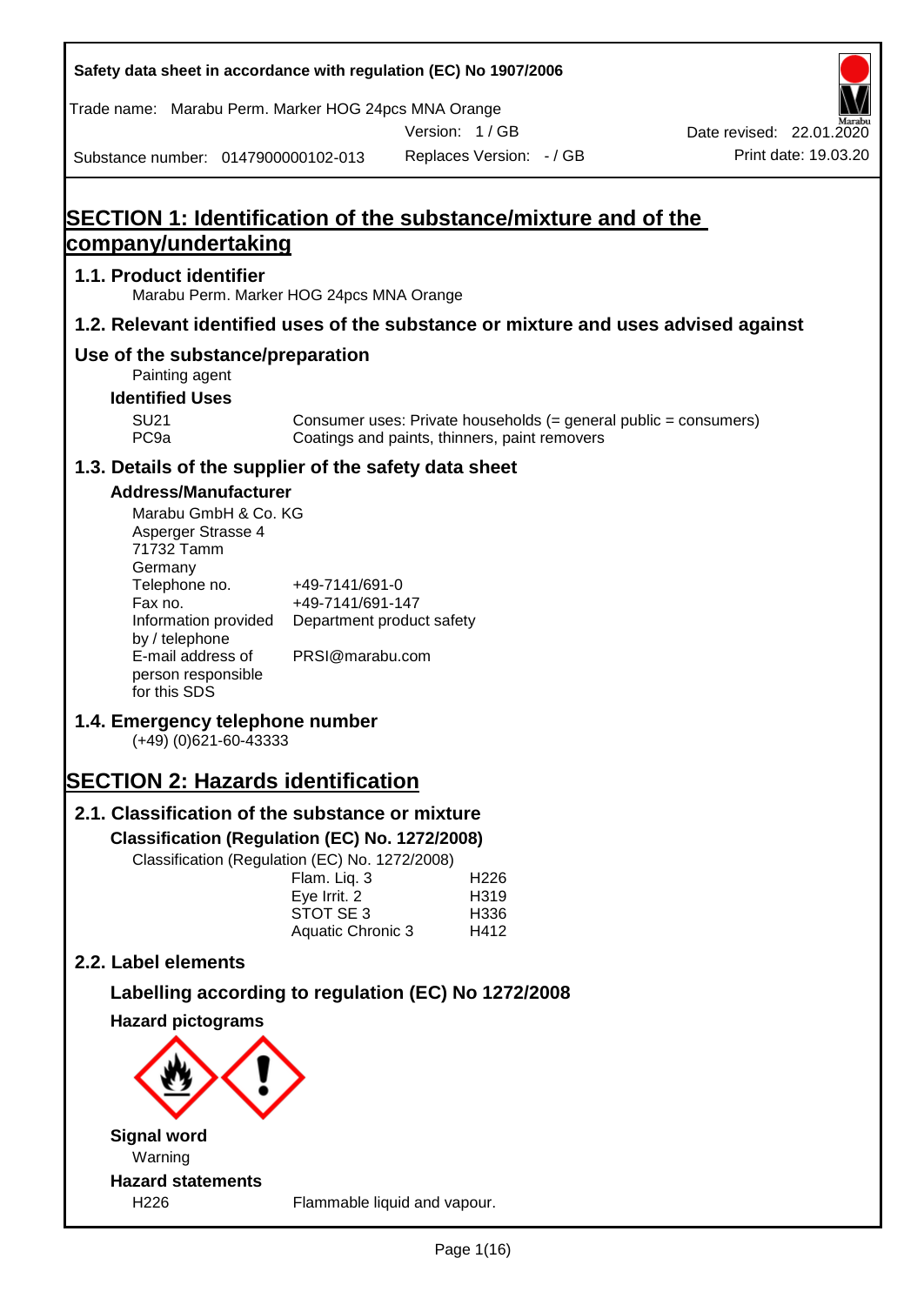| Safety data sheet in accordance with regulation (EC) No 1907/2006 |                                                       |      |                          |                          |                                                                                  |  |
|-------------------------------------------------------------------|-------------------------------------------------------|------|--------------------------|--------------------------|----------------------------------------------------------------------------------|--|
| Trade name: Marabu Perm. Marker HOG 24pcs MNA Orange              |                                                       |      | Version: 1/GB            |                          | Date revised: 22.01.2020                                                         |  |
| Substance number: 0147900000102-013                               |                                                       |      |                          | Replaces Version: - / GB | Print date: 19.03.20                                                             |  |
|                                                                   |                                                       |      |                          |                          |                                                                                  |  |
| H319                                                              | Causes serious eye irritation.                        |      |                          |                          |                                                                                  |  |
| H336                                                              | May cause drowsiness or dizziness.                    |      |                          |                          |                                                                                  |  |
| H412                                                              | Harmful to aquatic life with long lasting effects.    |      |                          |                          |                                                                                  |  |
| <b>Precautionary statements</b>                                   |                                                       |      |                          |                          |                                                                                  |  |
| P <sub>101</sub>                                                  |                                                       |      |                          |                          | If medical advice is needed, have product container or label at hand.            |  |
| P <sub>102</sub>                                                  | Keep out of reach of children.                        |      |                          |                          |                                                                                  |  |
| P210                                                              | sources. No smoking.                                  |      |                          |                          | Keep away from heat, hot surfaces, sparks, open flames and other ignition        |  |
| P264.1                                                            | Wash hands thoroughly after handling.                 |      |                          |                          |                                                                                  |  |
| P271                                                              | Use only outdoors or in a well-ventilated area.       |      |                          |                          |                                                                                  |  |
| P280                                                              |                                                       |      |                          |                          | Wear protective gloves / protective clothing / eye protection / face protection. |  |
| P305+P351+P338                                                    | lenses, if present and easy to do. Continue rinsing.  |      |                          |                          | IF IN EYES: Rinse cautiously with water for several minutes. Remove contact      |  |
| P405                                                              | Store locked up.                                      |      |                          |                          |                                                                                  |  |
| P501.9                                                            | Dispose of contents / container as problematic waste. |      |                          |                          |                                                                                  |  |
|                                                                   |                                                       |      |                          |                          | Hazardous component(s) to be indicated on label (Regulation (EC) No. 1272/2008)  |  |
| contains                                                          | 1-Methoxy-2-propanol                                  |      |                          |                          |                                                                                  |  |
| 2.3. Other hazards                                                |                                                       |      |                          |                          |                                                                                  |  |
| No special hazards have to be mentioned.                          |                                                       |      |                          |                          |                                                                                  |  |
| <b>SECTION 3: Composition/information on ingredients</b>          |                                                       |      |                          |                          |                                                                                  |  |
| 3.2. Mixtures                                                     |                                                       |      |                          |                          |                                                                                  |  |
| <b>Hazardous ingredients</b>                                      |                                                       |      |                          |                          |                                                                                  |  |
| <b>Ethanol</b>                                                    |                                                       |      |                          |                          |                                                                                  |  |
| CAS No.                                                           | 64-17-5                                               |      |                          |                          |                                                                                  |  |
| EINECS no.                                                        | 200-578-6                                             |      |                          |                          |                                                                                  |  |
| Registration no.                                                  | 01-2119457610-43                                      |      |                          |                          |                                                                                  |  |
| Concentration                                                     | $>=$ 25                                               |      | $\epsilon$               | 50                       | $\%$                                                                             |  |
|                                                                   |                                                       |      |                          |                          |                                                                                  |  |
| Classification (Regulation (EC) No. 1272/2008)                    |                                                       |      |                          |                          |                                                                                  |  |
|                                                                   | Flam. Liq. 2                                          |      | H <sub>225</sub>         |                          |                                                                                  |  |
|                                                                   | Eye Irrit. 2                                          |      | H319                     |                          |                                                                                  |  |
| Concentration limits (Regulation (EC) No. 1272/2008)              | Eye Irrit. 2                                          | H319 |                          |                          |                                                                                  |  |
|                                                                   |                                                       |      | $>= 50 \%$               |                          |                                                                                  |  |
| 1-Methoxy-2-propanol                                              |                                                       |      |                          |                          |                                                                                  |  |
| CAS No.                                                           | 107-98-2                                              |      |                          |                          |                                                                                  |  |
| EINECS no.                                                        | 203-539-1                                             |      |                          |                          |                                                                                  |  |
| Registration no.                                                  | 01-2119457435-35                                      |      |                          |                          |                                                                                  |  |
| Concentration                                                     | $=$                                                   | 25   | $\overline{\phantom{0}}$ | 50                       | %                                                                                |  |
| Classification (Regulation (EC) No. 1272/2008)                    |                                                       |      |                          |                          |                                                                                  |  |
|                                                                   | STOT SE 3                                             |      | H336                     |                          |                                                                                  |  |
|                                                                   | Flam. Liq. 3                                          |      | H <sub>226</sub>         |                          |                                                                                  |  |
|                                                                   |                                                       |      |                          |                          |                                                                                  |  |
| <b>Benzyl alcohol</b>                                             |                                                       |      |                          |                          |                                                                                  |  |
| CAS No.                                                           | 100-51-6                                              |      |                          |                          |                                                                                  |  |
| EINECS no.                                                        | 202-859-9                                             |      |                          |                          |                                                                                  |  |
|                                                                   | 01-2119492630-38                                      |      |                          |                          |                                                                                  |  |
| Registration no.<br>Concentration                                 | $>=$                                                  | 1    | $\prec$                  | 10                       | $\%$                                                                             |  |
|                                                                   |                                                       |      |                          |                          |                                                                                  |  |
| Classification (Regulation (EC) No. 1272/2008)                    |                                                       |      |                          |                          |                                                                                  |  |
|                                                                   | Acute Tox. 4                                          |      | H332                     |                          |                                                                                  |  |
|                                                                   |                                                       |      |                          |                          |                                                                                  |  |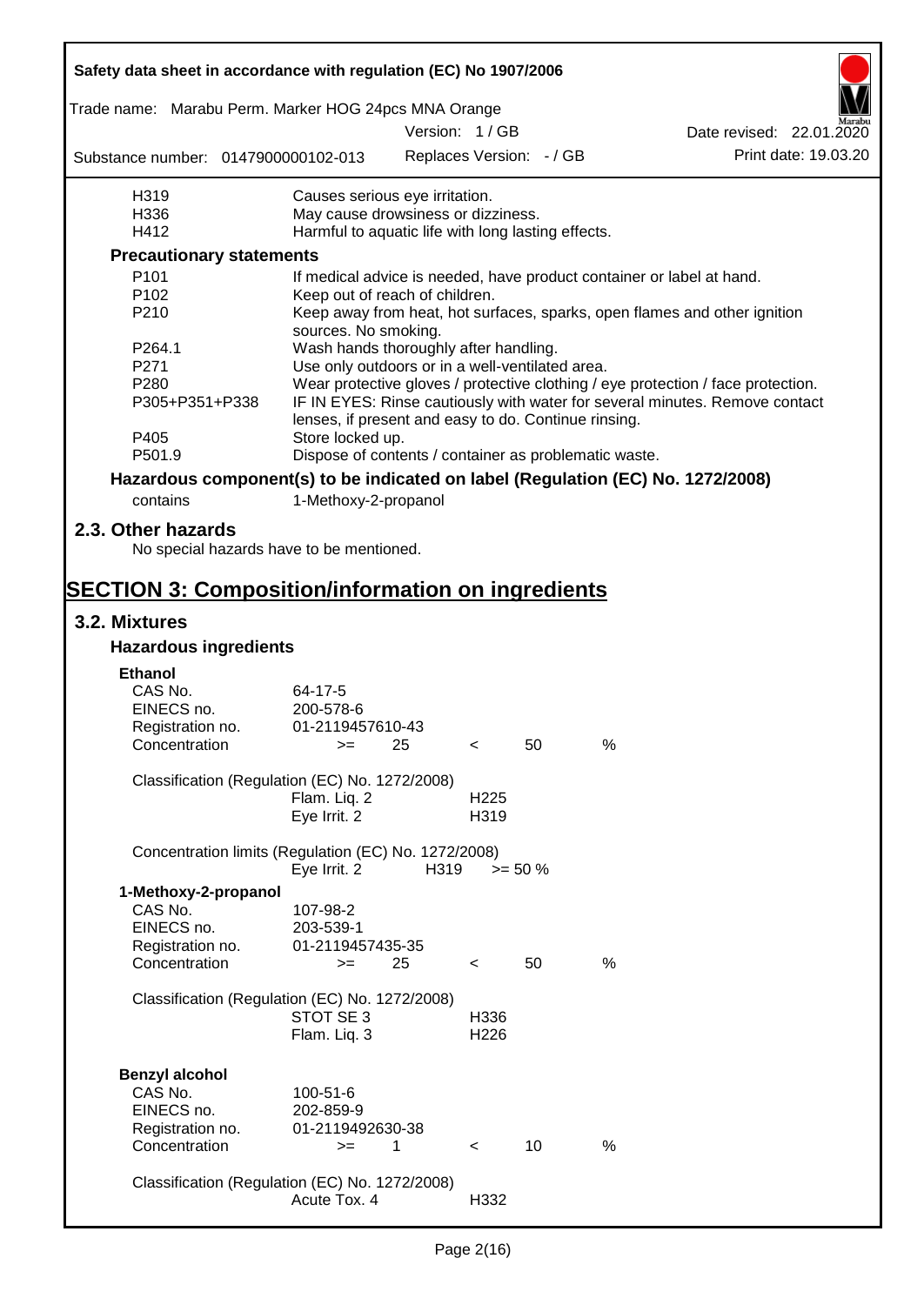|               | Safety data sheet in accordance with regulation (EC) No 1907/2006       |               |                          |    |      |                          |                      |
|---------------|-------------------------------------------------------------------------|---------------|--------------------------|----|------|--------------------------|----------------------|
| Trade name:   | Marabu Perm. Marker HOG 24pcs MNA Orange                                |               |                          |    |      |                          | Marabu               |
|               |                                                                         | Version: 1/GB |                          |    |      | Date revised: 22.01.2020 |                      |
|               | Substance number: 0147900000102-013                                     |               | Replaces Version: - / GB |    |      |                          | Print date: 19.03.20 |
|               | Acute Tox. 4                                                            |               | H302                     |    |      |                          |                      |
|               | Eye Irrit. 2                                                            |               | H <sub>3</sub> 19        |    |      |                          |                      |
|               | 3',6'-bis(diethylamino)spiro[isobenzofuran-1(3H),9'-[9H]xanthene]-3-one |               |                          |    |      |                          |                      |
| CAS No.       | 509-34-2                                                                |               |                          |    |      |                          |                      |
| EINECS no.    | 208-096-8                                                               |               |                          |    |      |                          |                      |
| Concentration | $>=$                                                                    | 2,5           | $\prec$                  | 10 | $\%$ |                          |                      |
|               | Classification (Regulation (EC) No. 1272/2008)                          |               |                          |    |      |                          |                      |
|               | Acute Tox. 4                                                            |               | H <sub>302</sub>         |    |      |                          |                      |
|               | Eye Irrit. 2                                                            |               | H <sub>3</sub> 19        |    |      |                          |                      |
|               | Aquatic Chronic 2                                                       |               | H411                     |    |      |                          |                      |

# **SECTION 4: First aid measures**

### **4.1. Description of first aid measures**

#### **General information**

In all cases of doubt, or when symptoms persist, seek medical attention. Never give anything by mouth to an unconscious person. If unconscious place in recovery position and seek medical advice.

#### **After inhalation**

Remove to fresh air, keep patient warm and at rest. If breathing is irregular or stopped, administer artificial respiration.

#### **After skin contact**

Remove contaminated clothing. Wash skin thoroughly with soap and water or use recognised skin cleanser. Do NOT use solvents or thinners.

#### **After eye contact**

Remove contact lenses, irrigate copiously with clean, fresh water, holding the eyelids apart for at least 10 minutes and seek immediate medical advice.

#### **After ingestion**

If accidentally swallowed rinse the mouth with plenty of water (only if the person is conscious) and obtain immediate medical attention. Keep at rest. Do NOT induce vomiting.

#### **4.2. Most important symptoms and effects, both acute and delayed**

Until now no symptoms known so far.

#### **4.3. Indication of any immediate medical attention and special treatment needed**

#### **Hints for the physician / treatment**

Treat symptomatically

## **SECTION 5: Firefighting measures**

#### **5.1. Extinguishing media**

#### **Suitable extinguishing media**

Recommended: alcohol resistant foam, CO2, powders, water spray/mist, Not be used for safety reasons: water *iet* 

#### **5.2. Special hazards arising from the substance or mixture**

In the event of fire the following can be released: Carbon monoxide (CO); Carbon dioxide (CO2); dense black smoke; Nitrogen oxides (NOx); Sulphur oxides; Hydrogen chloride (HCl)

#### **5.3. Advice for firefighters**

#### **Special protective equipment for fire-fighting**

Cool closed containers exposed to fire with water. Do not allow run-off from fire fighting to enter drains or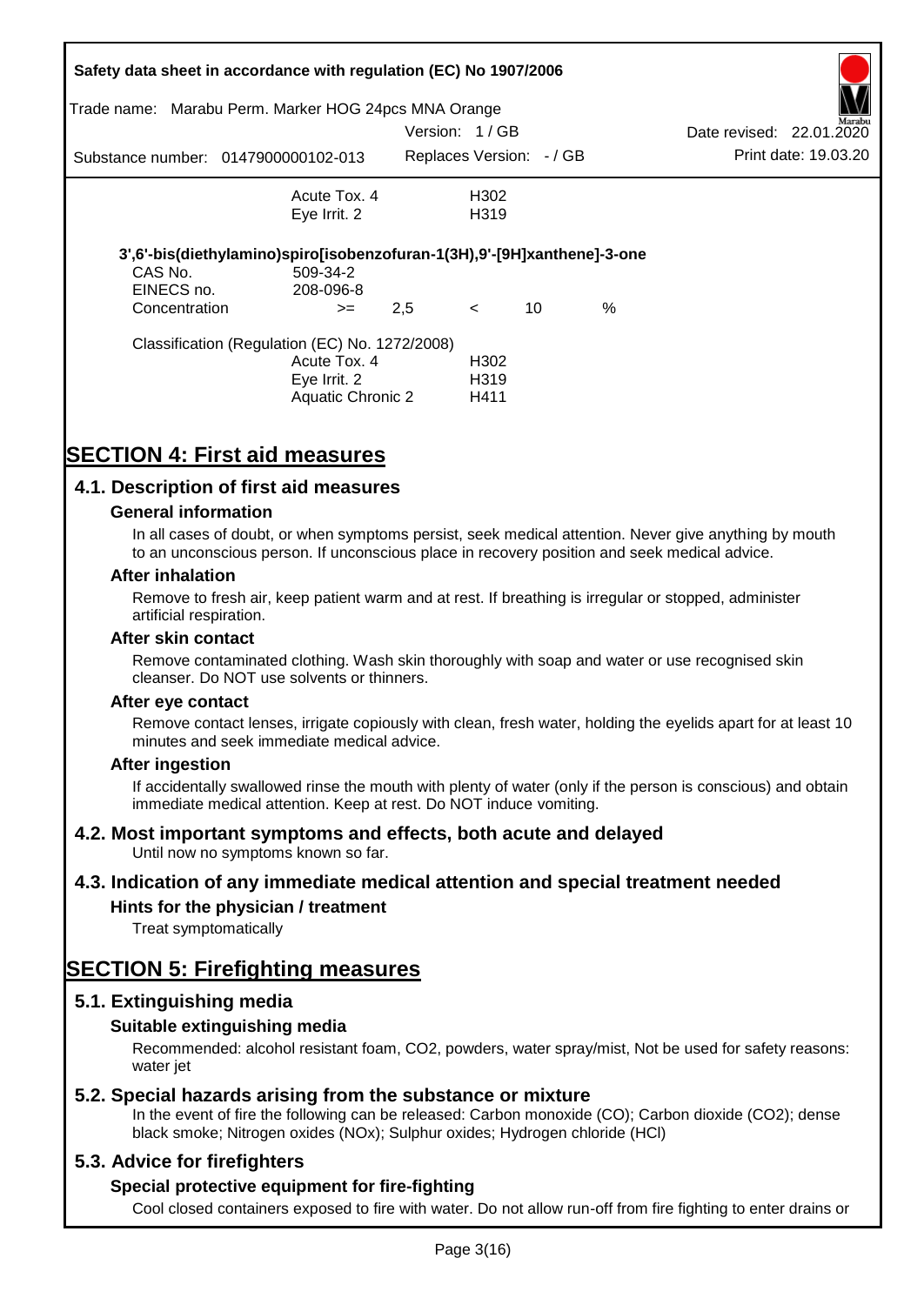Trade name: Marabu Perm. Marker HOG 24pcs MNA Orange

Version: 1 / GB

Replaces Version: - / GB Print date: 19.03.20 Date revised: 22.01.

Substance number: 0147900000102-013

water courses.

# **SECTION 6: Accidental release measures**

#### **6.1. Personal precautions, protective equipment and emergency procedures**

Exclude sources of ignition and ventilate the area. Avoid breathing vapours. Refer to protective measures listed in Sections 7 and 8.

#### **6.2. Environmental precautions**

Do not allow to enter drains or waterways. If the product contaminates lakes, rivers or sewage, inform appropriate authorities in accordance with local regulations.

#### **6.3. Methods and material for containment and cleaning up**

Contain and collect spillage with non-combustible absorbent materials, e.g. sand, earth, vermiculite, diatomaceous earth and place in container for disposal according to local regulations (see section 13). Clean preferably with a detergent - avoid use of solvents.

#### **6.4. Reference to other sections**

Information regarding Safe handling, see Section 7. Information regarding personal protective measures, see Section 8. Information regarding waste disposal, see Section 13.

# **SECTION 7: Handling and storage**

### **7.1. Precautions for safe handling**

#### **Advice on safe handling**

Prevent the creation of flammable or explosive concentrations of vapour in air and avoid vapour concentration higher than the occupational exposure limits. In addition, the product should only be used in areas from which all naked lights and other sources of ignition have been excluded. Electrical equipment should be protected to the appropriate standard. Mixture may charge electrostatically: always use earthing leads when transferring from one container to another. Operators should wear anti-static footwear and clothing and floors should be of the conducting type. Isolate from sources of heat, sparks and open flame. No sparking tools should be used. Avoid skin and eye contact. Avoid the inhalation of particulates and spray mist arising from the application of this mixture. Smoking, eating and drinking shall be prohibited in application area. For personal protection see Section 8. Never use pressure to empty: container is not a pressure vessel. Always keep in containers of same material as the original one. Comply with the health and safety at work laws. Do not allow to enter drains or water courses.

#### **Advice on protection against fire and explosion**

Vapours are heavier than air and may spread along floors. Vapours may form explosive mixtures with air.

#### **Classification of fires / temperature class / Ignition group / Dust explosion class**

| Classification of fires | B (Combustible liquid substances) |
|-------------------------|-----------------------------------|
| Temperature class       | T3                                |

### **7.2. Conditions for safe storage, including any incompatibilities**

#### **Requirements for storage rooms and vessels**

Electrical installations/working materials must comply with the local applied technological safety standards. Storage rooms in which filling operations take place must have a conducting floor. Store in accordance with national regulation

#### **Hints on storage assembly**

Store away from oxidising agents, from strongly alkaline and strongly acid materials.

#### **Further information on storage conditions**

Observe label precautions. Store between 15 and 30 °C in a dry, well ventilated place away from sources of heat and direct sunlight. Keep container tightly closed. Keep away from sources of ignition. No smoking. Prevent unauthorised access. Containers which are opened must be carefully resealed and kept upright to prevent leakage.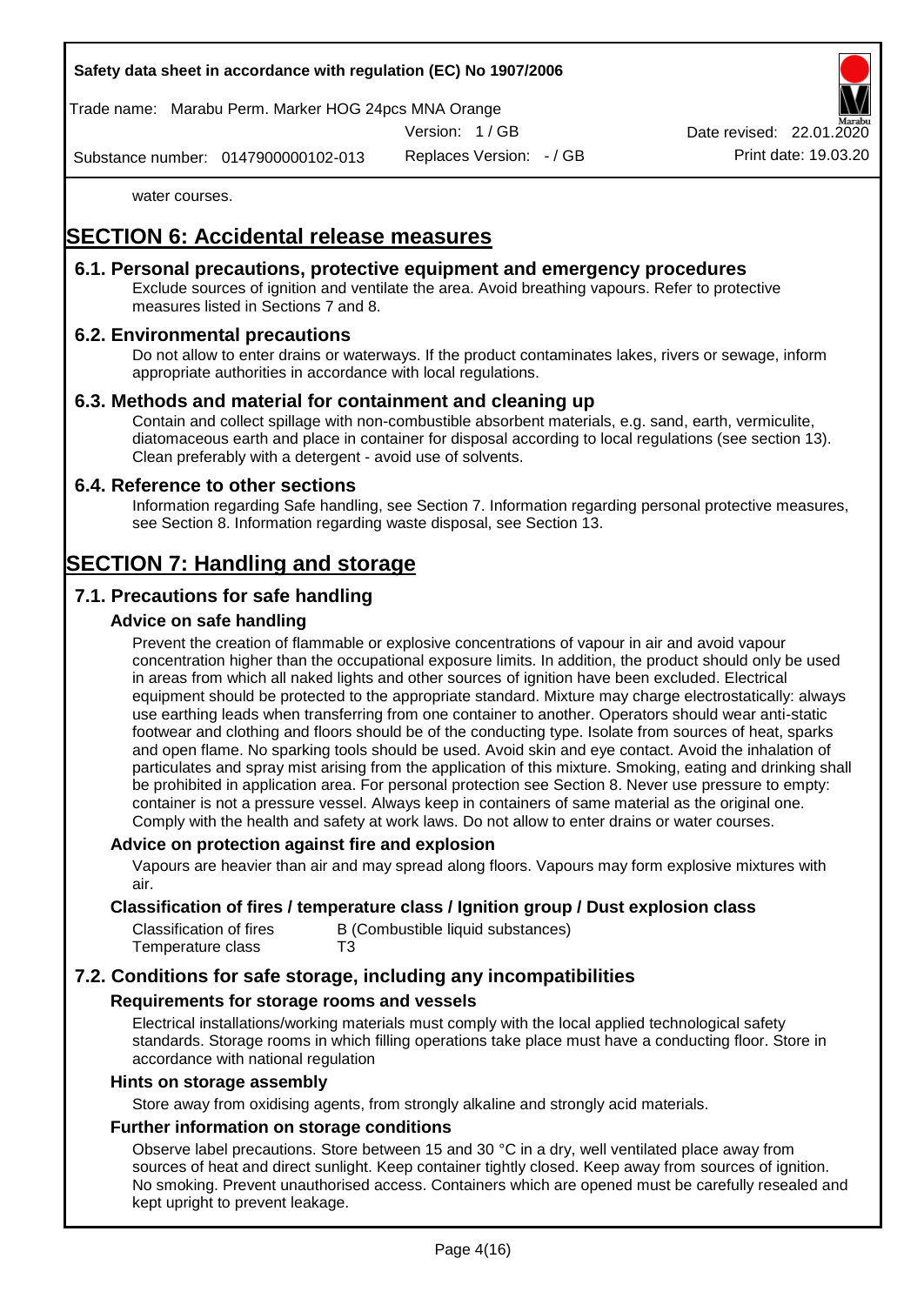| Safety data sheet in accordance with regulation (EC) No 1907/2006                                     |                         |                                          |            |                   |                          |
|-------------------------------------------------------------------------------------------------------|-------------------------|------------------------------------------|------------|-------------------|--------------------------|
| Trade name: Marabu Perm. Marker HOG 24pcs MNA Orange                                                  |                         | Version: 1/GB                            |            |                   | Date revised: 22.01.2020 |
| Substance number: 0147900000102-013                                                                   |                         | Replaces Version: - / GB                 |            |                   | Print date: 19.03.20     |
| 7.3. Specific end use(s)<br>Painting agent<br><b>SECTION 8: Exposure controls/personal protection</b> |                         |                                          |            |                   |                          |
| 8.1. Control parameters                                                                               |                         |                                          |            |                   |                          |
| <b>Exposure limit values</b>                                                                          |                         |                                          |            |                   |                          |
| <b>Ethanol</b>                                                                                        |                         |                                          |            |                   |                          |
| List                                                                                                  | EH40                    |                                          |            |                   |                          |
| <b>Type</b>                                                                                           | <b>WEL</b>              |                                          |            |                   |                          |
| Value                                                                                                 | 1920                    | mg/m <sup>3</sup>                        | 1000       | ppm(V)            |                          |
| <b>Status: 2011</b>                                                                                   |                         |                                          |            |                   |                          |
| 1-Methoxy-2-propanol                                                                                  |                         |                                          |            |                   |                          |
| List                                                                                                  | EH40                    |                                          |            |                   |                          |
| <b>Type</b>                                                                                           | <b>WEL</b>              |                                          |            |                   |                          |
| Value                                                                                                 | 375<br>560              | mg/m <sup>3</sup>                        | 100<br>150 | ppm(V)            |                          |
| Short term exposure limit<br>Skin resorption / sensibilisation: Sk;                                   |                         | mg/m <sup>3</sup><br><b>Status: 2011</b> |            | ppm(V)            |                          |
|                                                                                                       |                         |                                          |            |                   |                          |
| <b>Derived No/Minimal Effect Levels (DNEL/DMEL)</b>                                                   |                         |                                          |            |                   |                          |
| <b>Ethanol</b>                                                                                        |                         |                                          |            |                   |                          |
| Type of value                                                                                         |                         | Derived No Effect Level (DNEL)           |            |                   |                          |
| Reference group                                                                                       | Worker                  |                                          |            |                   |                          |
| Duration of exposure<br>Route of exposure                                                             | Long term<br>inhalative |                                          |            |                   |                          |
| Mode of action                                                                                        |                         | Systemic effects                         |            |                   |                          |
| Concentration                                                                                         |                         | 950                                      |            | mg/m <sup>3</sup> |                          |
|                                                                                                       |                         |                                          |            |                   |                          |
| Type of value                                                                                         |                         | Derived No Effect Level (DNEL)           |            |                   |                          |
| Reference group                                                                                       | Worker                  |                                          |            |                   |                          |
| Duration of exposure                                                                                  | Short term              |                                          |            |                   |                          |
| Route of exposure                                                                                     | inhalative              |                                          |            |                   |                          |
| Mode of action                                                                                        |                         | Local effects                            |            |                   |                          |
| Concentration                                                                                         |                         | 1900                                     |            | mg/m <sup>3</sup> |                          |
|                                                                                                       |                         | Derived No Effect Level (DNEL)           |            |                   |                          |
| Type of value<br>Reference group                                                                      | Worker                  |                                          |            |                   |                          |
| Duration of exposure                                                                                  | Long term               |                                          |            |                   |                          |
| Route of exposure                                                                                     | dermal                  |                                          |            |                   |                          |
| Mode of action                                                                                        |                         | Systemic effects                         |            |                   |                          |
| Concentration                                                                                         |                         | 343                                      |            | mg/kg/d           |                          |
|                                                                                                       |                         |                                          |            |                   |                          |
| Type of value                                                                                         |                         | Derived No Effect Level (DNEL)           |            |                   |                          |
| Reference group                                                                                       | Consumer                |                                          |            |                   |                          |
| Duration of exposure                                                                                  | Long term               |                                          |            |                   |                          |
| Route of exposure<br>Mode of action                                                                   | inhalative              |                                          |            |                   |                          |
| Concentration                                                                                         |                         | Systemic effects<br>114                  |            |                   |                          |
|                                                                                                       |                         |                                          |            | mg/m <sup>3</sup> |                          |
| Type of value                                                                                         |                         | Derived No Effect Level (DNEL)           |            |                   |                          |
| Reference group                                                                                       | Consumer                |                                          |            |                   |                          |
| Duration of exposure                                                                                  | Short term              |                                          |            |                   |                          |
| Route of exposure                                                                                     | inhalative              |                                          |            |                   |                          |
| Mode of action                                                                                        |                         | Local effects                            |            |                   |                          |
| Concentration                                                                                         |                         | 950                                      |            | mg/m <sup>3</sup> |                          |

 $\mathsf{r}$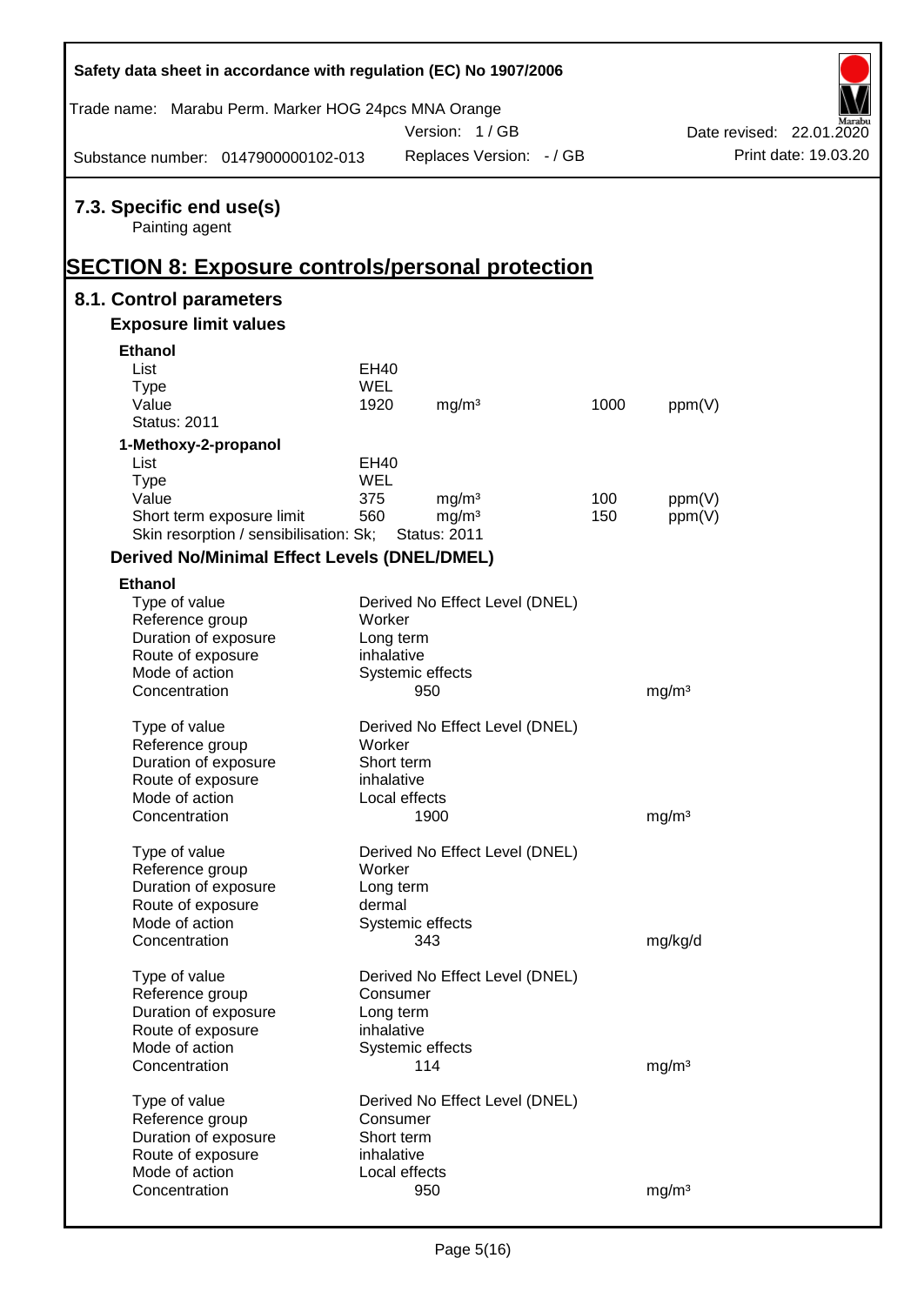| Safety data sheet in accordance with regulation (EC) No 1907/2006 |                                |                          |
|-------------------------------------------------------------------|--------------------------------|--------------------------|
| Trade name: Marabu Perm. Marker HOG 24pcs MNA Orange              |                                |                          |
|                                                                   | Version: 1/GB                  | Date revised: 22.01.2020 |
| Substance number: 0147900000102-013                               | Replaces Version: - / GB       | Print date: 19.03.20     |
| Type of value                                                     | Derived No Effect Level (DNEL) |                          |
| Reference group                                                   | Consumer                       |                          |
| Duration of exposure                                              | Long term                      |                          |
| Route of exposure                                                 | dermal                         |                          |
| Mode of action                                                    | Systemic effects               |                          |
| Concentration                                                     | 206                            | mg/kg/d                  |
| Type of value                                                     | Derived No Effect Level (DNEL) |                          |
| Reference group                                                   | Consumer                       |                          |
| Duration of exposure                                              | Long term                      |                          |
| Route of exposure                                                 | oral                           |                          |
| Mode of action                                                    | Systemic effects               |                          |
| Concentration                                                     | 87                             | mg/kg/d                  |
| 1-Methoxy-2-propanol                                              |                                |                          |
| Type of value                                                     | Derived No Effect Level (DNEL) |                          |
| Reference group                                                   | Worker                         |                          |
| Duration of exposure                                              | Acute                          |                          |
| Route of exposure                                                 | inhalative                     |                          |
| Mode of action                                                    | Local effects                  |                          |
| Concentration                                                     | 553,5                          | mg/m <sup>3</sup>        |
| Type of value                                                     | Derived No Effect Level (DNEL) |                          |
| Reference group                                                   | Worker                         |                          |
| Duration of exposure                                              | Long term                      |                          |
| Route of exposure                                                 | dermal                         |                          |
| Mode of action                                                    | Systemic effects               |                          |
| Concentration                                                     | 50,6                           | mg/person/               |
|                                                                   |                                | d                        |
| Type of value                                                     | Derived No Effect Level (DNEL) |                          |
| Reference group                                                   | Worker                         |                          |
| Duration of exposure                                              | Long term                      |                          |
| Route of exposure                                                 | inhalative                     |                          |
| Mode of action                                                    | Systemic effects               |                          |
| Concentration                                                     | 369                            | mg/m <sup>3</sup>        |
| Type of value                                                     | Derived No Effect Level (DNEL) |                          |
| Reference group                                                   | <b>General Population</b>      |                          |
| Duration of exposure                                              | Long term                      |                          |
| Route of exposure                                                 | dermal                         |                          |
| Mode of action                                                    | Systemic effects               |                          |
| Concentration                                                     | 18,1                           | mg/kg                    |
| Type of value                                                     | Derived No Effect Level (DNEL) |                          |
| Reference group                                                   | <b>General Population</b>      |                          |
| Duration of exposure                                              | Long term                      |                          |
| Route of exposure                                                 | inhalative                     |                          |
| Mode of action                                                    | Systemic effects               |                          |
| Concentration                                                     | 43,9                           | mg/m <sup>3</sup>        |
| Type of value                                                     | Derived No Effect Level (DNEL) |                          |
| Reference group                                                   | <b>General Population</b>      |                          |
| Duration of exposure                                              | Long term                      |                          |
| Route of exposure                                                 | oral                           |                          |
| Mode of action                                                    | Systemic effects               |                          |
| Concentration                                                     | 3,3                            | mg/kg/d                  |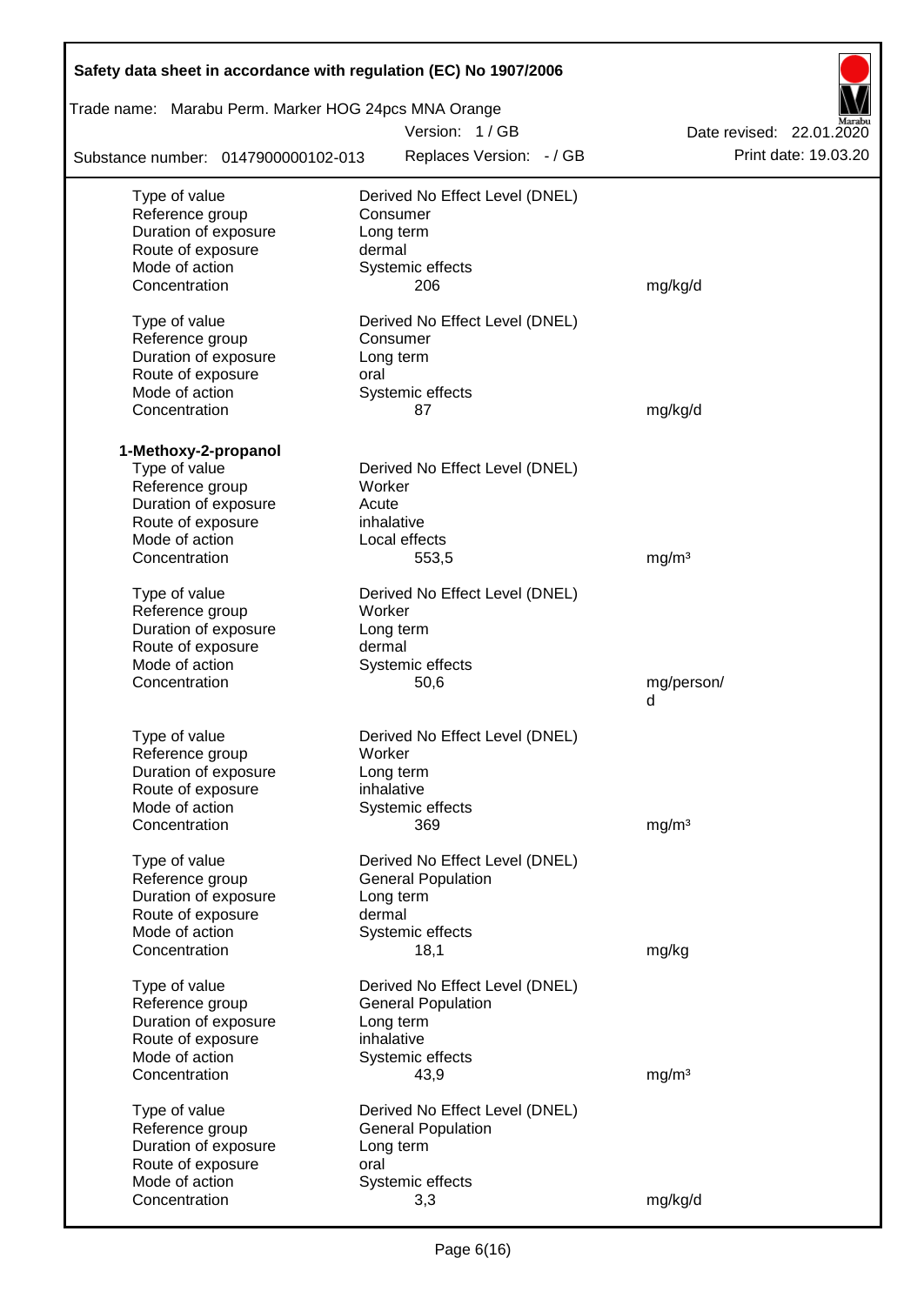### Trade name: Marabu Perm. Marker HOG 24pcs MNA Orange

Version: 1 / GB

Replaces Version: - / GB Print date: 19.03.20 Date revised: 22.01.2020

Substance number: 0147900000102-013

| <b>Benzyl alcohol</b>                     |                                          |                   |
|-------------------------------------------|------------------------------------------|-------------------|
| Type of value<br>Reference group          | Derived No Effect Level (DNEL)<br>Worker |                   |
| Duration of exposure<br>Route of exposure | Long term<br>inhalative                  |                   |
| Mode of action                            | Systemic effects                         |                   |
| Concentration                             | 22                                       | mg/m <sup>3</sup> |
| Type of value<br>Reference group          | Derived No Effect Level (DNEL)<br>Worker |                   |
| Duration of exposure                      | Short term                               |                   |
| Route of exposure                         | inhalative                               |                   |
| Mode of action                            | Systemic effects                         |                   |
| Concentration                             | 110                                      | mg/m <sup>3</sup> |
| Type of value                             | Derived No Effect Level (DNEL)           |                   |
| Reference group<br>Duration of exposure   | Worker<br>Long term                      |                   |
| Route of exposure                         | dermal                                   |                   |
| Mode of action                            | Systemic effects                         |                   |
| Concentration                             | 8                                        | mg/kg/d           |
| Type of value                             | Derived No Effect Level (DNEL)           |                   |
| Reference group                           | Worker                                   |                   |
| Duration of exposure<br>Route of exposure | Short term<br>dermal                     |                   |
| Mode of action                            | Systemic effects                         |                   |
| Concentration                             | 40                                       | mg/kg/d           |
| Type of value                             | Derived No Effect Level (DNEL)           |                   |
| Reference group                           | Consumer                                 |                   |
| Duration of exposure<br>Route of exposure | Long term<br>inhalative                  |                   |
| Mode of action                            | Systemic effects                         |                   |
| Concentration                             | 5,4                                      | mg/m <sup>3</sup> |
| Type of value                             | Derived No Effect Level (DNEL)           |                   |
| Reference group                           | Consumer                                 |                   |
| Duration of exposure<br>Route of exposure | Short term<br>inhalative                 |                   |
| Mode of action                            | Systemic effects                         |                   |
| Concentration                             | 27                                       | mg/m <sup>3</sup> |
| Type of value                             | Derived No Effect Level (DNEL)           |                   |
| Reference group                           | Consumer                                 |                   |
| Duration of exposure<br>Route of exposure | Long term<br>dermal                      |                   |
| Mode of action                            | Systemic effects                         |                   |
| Concentration                             | 4                                        | mg/kg/d           |
| Type of value                             | Derived No Effect Level (DNEL)           |                   |
| Reference group                           | Consumer                                 |                   |
| Duration of exposure                      | Short term                               |                   |
| Route of exposure<br>Mode of action       | dermal<br>Systemic effects               |                   |
| Concentration                             | 20                                       | mg/kg/d           |
|                                           |                                          |                   |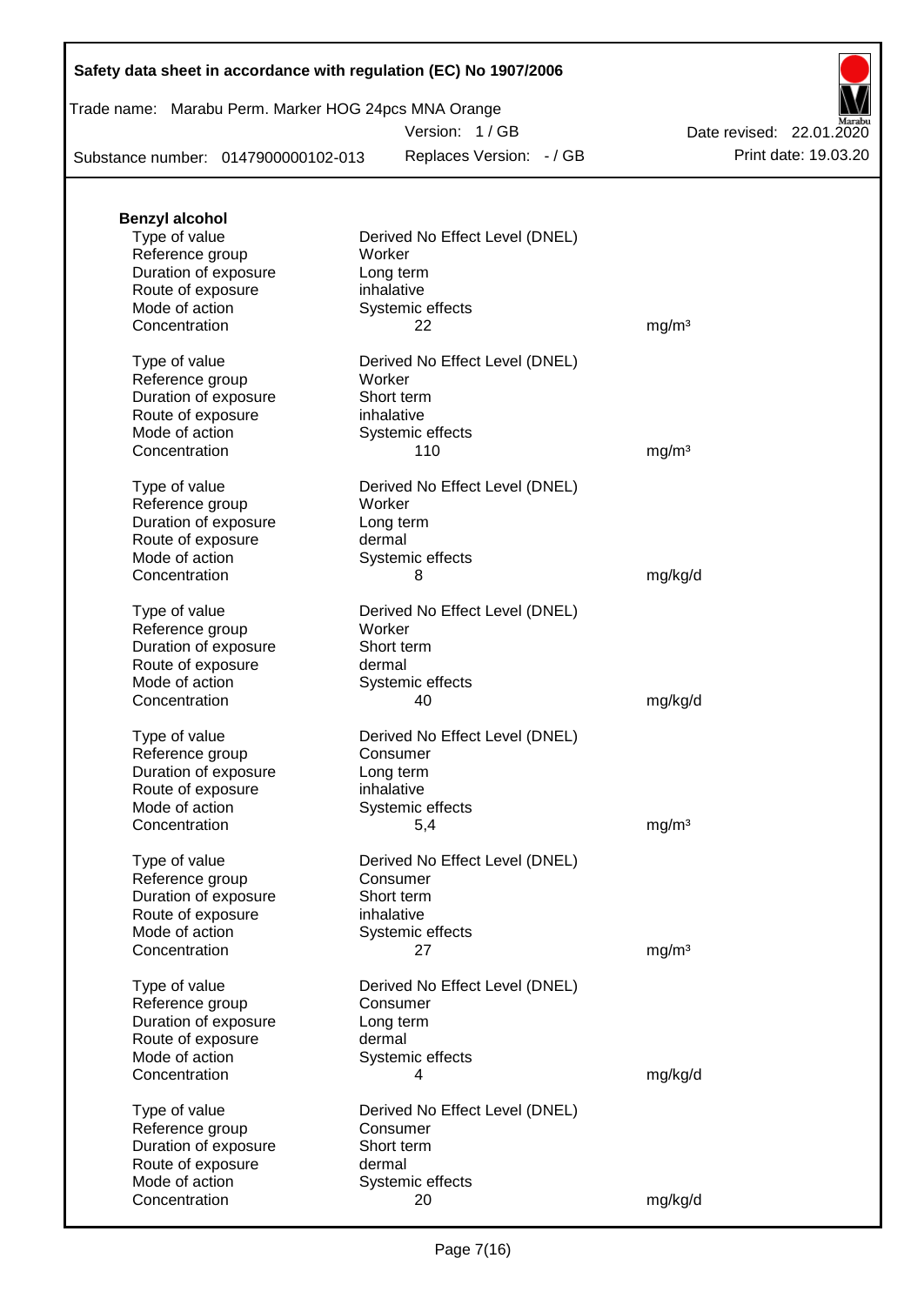| Trade name: Marabu Perm. Marker HOG 24pcs MNA Orange |             |                                |                          |
|------------------------------------------------------|-------------|--------------------------------|--------------------------|
|                                                      |             | Version: 1/GB                  | Date revised: 22.01.2020 |
| Substance number: 0147900000102-013                  |             | Replaces Version: - / GB       | Print date: 19.03.20     |
| Type of value                                        |             | Derived No Effect Level (DNEL) |                          |
| Reference group                                      |             | Consumer                       |                          |
| Duration of exposure                                 |             | Long term                      |                          |
| Route of exposure                                    | oral        |                                |                          |
| Mode of action                                       |             | Systemic effects               |                          |
| Concentration                                        |             | 4                              | mg/kg/d                  |
| Type of value                                        |             | Derived No Effect Level (DNEL) |                          |
| Reference group                                      |             | Consumer                       |                          |
| Duration of exposure                                 |             | Short term                     |                          |
| Route of exposure                                    | oral        |                                |                          |
| Mode of action                                       |             | Systemic effects               |                          |
| Concentration                                        |             | 20                             | mg/kg/d                  |
| <b>Predicted No Effect Concentration (PNEC)</b>      |             |                                |                          |
| <b>Ethanol</b>                                       |             |                                |                          |
| Type of value                                        | <b>PNEC</b> |                                |                          |
| <b>Type</b>                                          |             | Freshwater                     |                          |
| Concentration                                        |             | 0,96                           | mg/l                     |
| Type of value                                        | <b>PNEC</b> |                                |                          |
| Type                                                 |             | Saltwater                      |                          |
| Concentration                                        |             | 0,79                           | mg/l                     |
| Type of value                                        | <b>PNEC</b> |                                |                          |
| <b>Type</b>                                          |             | Water (intermittent release)   |                          |
| Concentration                                        |             | 2,75                           | mg/l                     |
| Type of value                                        | <b>PNEC</b> |                                |                          |
| Type                                                 |             | Sewage treatment plant (STP)   |                          |
| Concentration                                        |             | 580                            | mg/l                     |
| Type of value                                        | <b>PNEC</b> |                                |                          |
| Type                                                 |             | Freshwater sediment            |                          |
| Concentration                                        |             | 3,6                            | mg/kg                    |
| Type of value                                        | PNEC        |                                |                          |
| <b>Type</b>                                          |             | Marine sediment                |                          |
| Concentration                                        |             | 2,9                            | mg/kg                    |
| Type of value                                        | <b>PNEC</b> |                                |                          |
| <b>Type</b>                                          | Soil        |                                |                          |
| Concentration                                        |             | 0,63                           | mg/kg                    |
| 1-Methoxy-2-propanol                                 |             |                                |                          |
| Type of value                                        | <b>PNEC</b> |                                |                          |
| <b>Type</b>                                          |             | Freshwater                     |                          |
| Concentration                                        |             | 10                             | mg/l                     |
| Type of value                                        | <b>PNEC</b> |                                |                          |
| <b>Type</b>                                          | Water       |                                |                          |
| Concentration                                        |             | 41,6                           | mg/kg                    |
| Type of value                                        | <b>PNEC</b> |                                |                          |
| Type                                                 |             | Sediment                       |                          |
| Concentration                                        |             | 41,6                           | mg/kg                    |

Г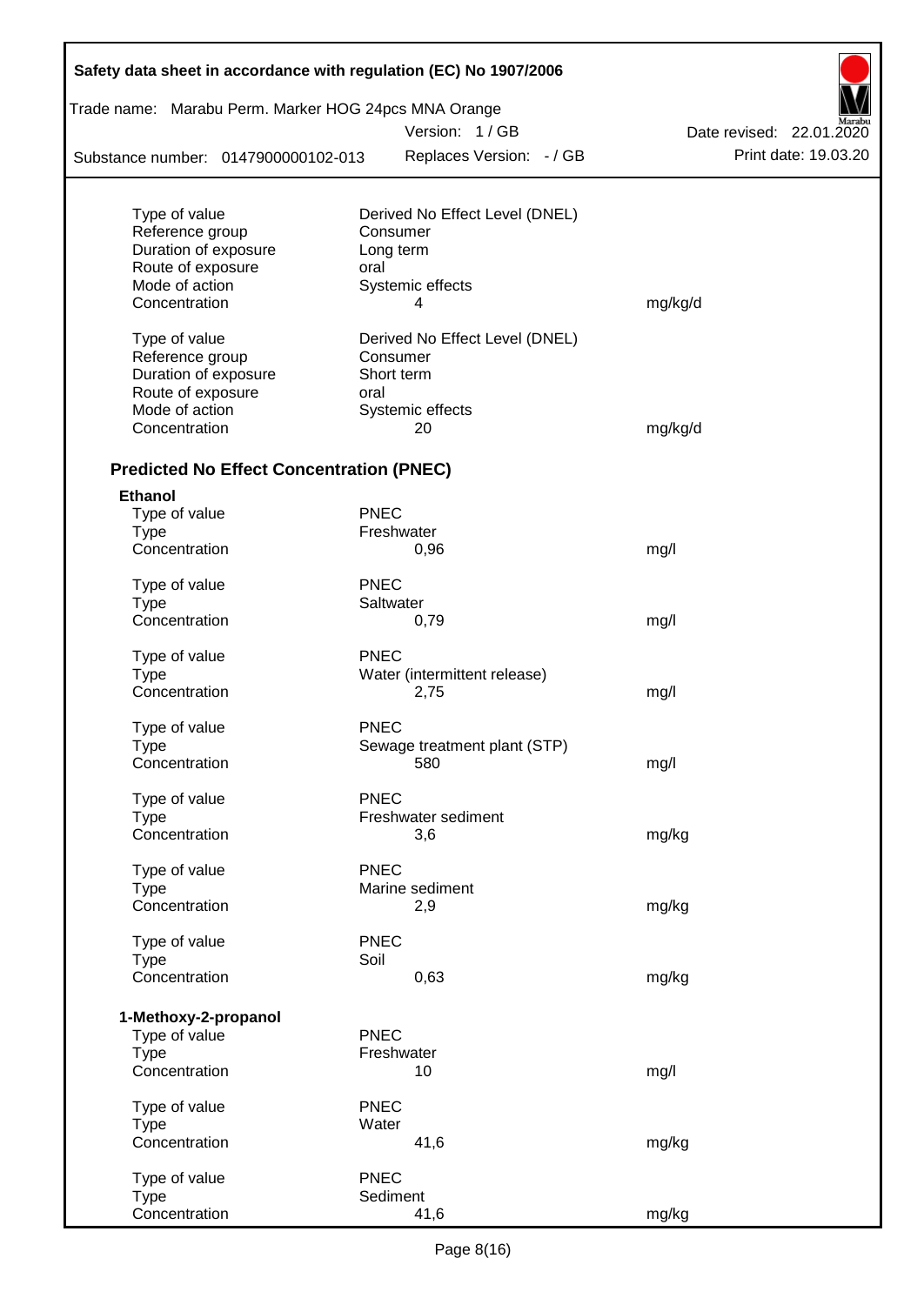| Trade name: Marabu Perm. Marker HOG 24pcs MNA Orange<br>Substance number: 0147900000102-013 | Date revised: 22.01.2020<br>Print date: 19.03.20 |       |
|---------------------------------------------------------------------------------------------|--------------------------------------------------|-------|
|                                                                                             | Replaces Version: - / GB                         |       |
| Type of value                                                                               | <b>PNEC</b>                                      |       |
| <b>Type</b>                                                                                 | Marine sediment                                  |       |
| Concentration                                                                               | 4,17                                             | mg/kg |
| Type of value                                                                               | <b>PNEC</b>                                      |       |
| <b>Type</b>                                                                                 | Soil                                             |       |
| Concentration                                                                               | 2,47                                             | mg/kg |
| Type of value                                                                               | <b>PNEC</b>                                      |       |
| <b>Type</b>                                                                                 | Sewage treatment plant (STP)                     |       |
| Concentration                                                                               | 100                                              | mg/l  |
| <b>Benzyl alcohol</b>                                                                       |                                                  |       |
| Type of value                                                                               | <b>PNEC</b>                                      |       |
| <b>Type</b>                                                                                 | Freshwater                                       |       |
| Concentration                                                                               | 1                                                | mg/l  |
| Type of value                                                                               | <b>PNEC</b>                                      |       |
| <b>Type</b>                                                                                 | Saltwater                                        |       |
| Concentration                                                                               | 0,1                                              | mg/l  |
| Type of value                                                                               | <b>PNEC</b>                                      |       |
| <b>Type</b>                                                                                 | Water (intermittent release)                     |       |
| Concentration                                                                               | 2,3                                              | mg/l  |
| Type of value                                                                               | <b>PNEC</b>                                      |       |
| Type                                                                                        | Sewage treatment plant (STP)                     |       |
| Concentration                                                                               | 39                                               | mg/l  |
| Type of value                                                                               | <b>PNEC</b>                                      |       |
| <b>Type</b>                                                                                 | Freshwater sediment                              |       |
| Concentration                                                                               | 5,27                                             | mg/kg |
| Type of value                                                                               | <b>PNEC</b>                                      |       |
| <b>Type</b>                                                                                 | Marine sediment                                  |       |
| Concentration                                                                               | 0,527                                            | mg/kg |
| Type of value                                                                               | <b>PNEC</b>                                      |       |
| <b>Type</b>                                                                                 | Soil                                             |       |
| Concentration                                                                               | 0,456                                            | mg/kg |

### **8.2. Exposure controls**

#### **Exposure controls**

Provide adequate ventilation. Where reasonably practicable this should be achieved by the use of local exhaust ventilation and good general extraction. If these are not sufficient to maintain concentrations of particulates and solvent vapour below the OEL, suitable respiratory protection must be worn.

#### **Respiratory protection**

If workers are exposed to concentrations above the exposure limit they must use appropriate, certified respirators. Full mask, filter A

#### **Hand protection**

There is no one glove material or combination of materials that will give unlimited resistance to any individual or combination of chemicals.

For prolonged or repeated handling nitrile rubber gloves with textile undergloves are required. Material thickness  $\rightarrow$  0,5 mm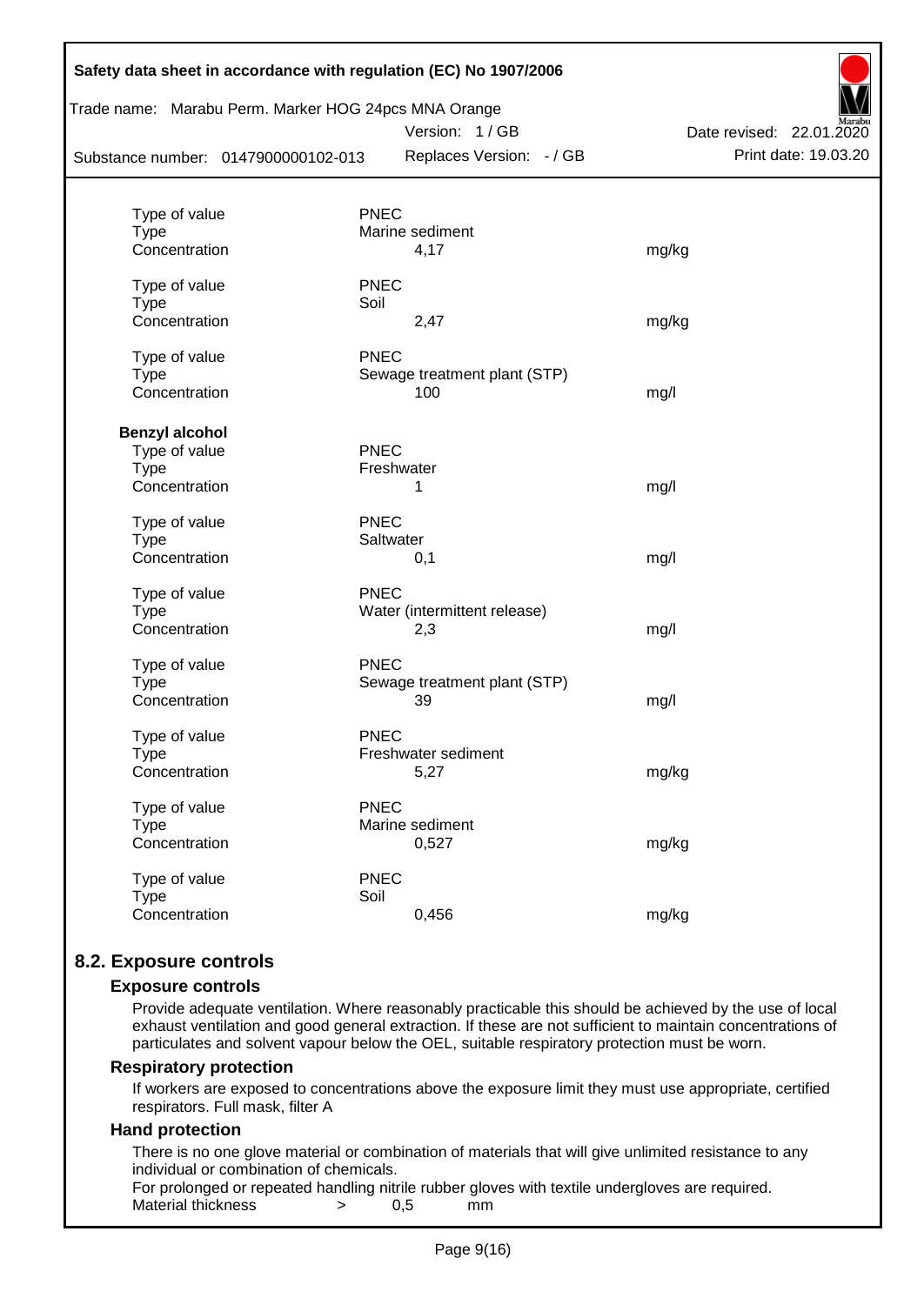| Safety data sheet in accordance with regulation (EC) No 1907/2006                                                                                                                                                                                                                                                                                                                            |                                                 |     |     |                                                                                                                                                                                                                                                                                                                    |
|----------------------------------------------------------------------------------------------------------------------------------------------------------------------------------------------------------------------------------------------------------------------------------------------------------------------------------------------------------------------------------------------|-------------------------------------------------|-----|-----|--------------------------------------------------------------------------------------------------------------------------------------------------------------------------------------------------------------------------------------------------------------------------------------------------------------------|
| Trade name: Marabu Perm. Marker HOG 24pcs MNA Orange                                                                                                                                                                                                                                                                                                                                         | Version: 1/GB                                   |     |     | Date revised: 22.01.2020                                                                                                                                                                                                                                                                                           |
| Substance number: 0147900000102-013                                                                                                                                                                                                                                                                                                                                                          | Replaces Version: - / GB                        |     |     | Print date: 19.03.20                                                                                                                                                                                                                                                                                               |
|                                                                                                                                                                                                                                                                                                                                                                                              |                                                 |     |     |                                                                                                                                                                                                                                                                                                                    |
| Breakthrough time<br>$\prec$<br>The breakthrough time must be greater than the end use time of the product.<br>replacement must be followed.<br>Gloves should be replaced regularly and if there is any sign of damage to the glove material.<br>Always ensure that gloves are free from defects and that they are stored and used correctly.<br>maintenance.<br>once exposure has occurred. | 30                                              | min |     | The instructions and information provided by the glove manufacturer on use, storage, maintenance and<br>The performance or effectiveness of the glove may be reduced by physical/ chemical damage and poor<br>Barrier creams may help to protect the exposed areas of the skin, they should however not be applied |
| Eye protection                                                                                                                                                                                                                                                                                                                                                                               |                                                 |     |     |                                                                                                                                                                                                                                                                                                                    |
| Use safety eyewear designed to protect against splash of liquids.                                                                                                                                                                                                                                                                                                                            |                                                 |     |     |                                                                                                                                                                                                                                                                                                                    |
| <b>Body protection</b>                                                                                                                                                                                                                                                                                                                                                                       |                                                 |     |     |                                                                                                                                                                                                                                                                                                                    |
| Cotton or cotton/synthetic overalls or coveralls are normally suitable.                                                                                                                                                                                                                                                                                                                      |                                                 |     |     |                                                                                                                                                                                                                                                                                                                    |
|                                                                                                                                                                                                                                                                                                                                                                                              |                                                 |     |     |                                                                                                                                                                                                                                                                                                                    |
| <b>SECTION 9: Physical and chemical properties</b>                                                                                                                                                                                                                                                                                                                                           |                                                 |     |     |                                                                                                                                                                                                                                                                                                                    |
| 9.1. Information on basic physical and chemical properties                                                                                                                                                                                                                                                                                                                                   |                                                 |     |     |                                                                                                                                                                                                                                                                                                                    |
| <b>Form</b>                                                                                                                                                                                                                                                                                                                                                                                  | liquid                                          |     |     |                                                                                                                                                                                                                                                                                                                    |
| <b>Colour</b>                                                                                                                                                                                                                                                                                                                                                                                | coloured                                        |     |     |                                                                                                                                                                                                                                                                                                                    |
| <b>Odour</b>                                                                                                                                                                                                                                                                                                                                                                                 | mild, alcoholic                                 |     |     |                                                                                                                                                                                                                                                                                                                    |
| <b>Odour threshold</b>                                                                                                                                                                                                                                                                                                                                                                       |                                                 |     |     |                                                                                                                                                                                                                                                                                                                    |
| Remarks                                                                                                                                                                                                                                                                                                                                                                                      | No data available                               |     |     |                                                                                                                                                                                                                                                                                                                    |
| pH value                                                                                                                                                                                                                                                                                                                                                                                     |                                                 |     |     |                                                                                                                                                                                                                                                                                                                    |
| Value                                                                                                                                                                                                                                                                                                                                                                                        | 5,5                                             | to  | 7,5 |                                                                                                                                                                                                                                                                                                                    |
| <b>Melting point</b>                                                                                                                                                                                                                                                                                                                                                                         |                                                 |     |     |                                                                                                                                                                                                                                                                                                                    |
| Remarks                                                                                                                                                                                                                                                                                                                                                                                      | not determined                                  |     |     |                                                                                                                                                                                                                                                                                                                    |
| <b>Freezing point</b>                                                                                                                                                                                                                                                                                                                                                                        |                                                 |     |     |                                                                                                                                                                                                                                                                                                                    |
| Remarks                                                                                                                                                                                                                                                                                                                                                                                      | not determined                                  |     |     |                                                                                                                                                                                                                                                                                                                    |
| Initial boiling point and boiling range                                                                                                                                                                                                                                                                                                                                                      |                                                 |     |     |                                                                                                                                                                                                                                                                                                                    |
| Value                                                                                                                                                                                                                                                                                                                                                                                        | 80                                              | to  | 90  | $^{\circ}C$                                                                                                                                                                                                                                                                                                        |
| <b>Flash point</b>                                                                                                                                                                                                                                                                                                                                                                           |                                                 |     |     |                                                                                                                                                                                                                                                                                                                    |
| Value                                                                                                                                                                                                                                                                                                                                                                                        | 35                                              |     |     | $^{\circ}C$                                                                                                                                                                                                                                                                                                        |
| Method                                                                                                                                                                                                                                                                                                                                                                                       | ASTM D 6450 (CCCFP)                             |     |     |                                                                                                                                                                                                                                                                                                                    |
| Evaporation rate (ether $= 1$ ) :                                                                                                                                                                                                                                                                                                                                                            |                                                 |     |     |                                                                                                                                                                                                                                                                                                                    |
| Remarks                                                                                                                                                                                                                                                                                                                                                                                      | not determined                                  |     |     |                                                                                                                                                                                                                                                                                                                    |
| <b>Flammability (solid, gas)</b>                                                                                                                                                                                                                                                                                                                                                             |                                                 |     |     |                                                                                                                                                                                                                                                                                                                    |
| Not applicable                                                                                                                                                                                                                                                                                                                                                                               |                                                 |     |     |                                                                                                                                                                                                                                                                                                                    |
| Upper/lower flammability or explosive limits                                                                                                                                                                                                                                                                                                                                                 |                                                 |     |     |                                                                                                                                                                                                                                                                                                                    |
| Lower explosion limit<br>Upper explosion limit<br>Source                                                                                                                                                                                                                                                                                                                                     | 1,5<br>appr.<br>15<br>appr.<br>Literature value |     |     | %(V)<br>%(V)                                                                                                                                                                                                                                                                                                       |
| <b>Vapour density</b>                                                                                                                                                                                                                                                                                                                                                                        |                                                 |     |     |                                                                                                                                                                                                                                                                                                                    |
| Remarks                                                                                                                                                                                                                                                                                                                                                                                      | not determined                                  |     |     |                                                                                                                                                                                                                                                                                                                    |
| <b>Density</b>                                                                                                                                                                                                                                                                                                                                                                               |                                                 |     |     |                                                                                                                                                                                                                                                                                                                    |
| Remarks                                                                                                                                                                                                                                                                                                                                                                                      | not determined                                  |     |     |                                                                                                                                                                                                                                                                                                                    |
| Solubility in water                                                                                                                                                                                                                                                                                                                                                                          |                                                 |     |     |                                                                                                                                                                                                                                                                                                                    |
| Remarks                                                                                                                                                                                                                                                                                                                                                                                      | partially miscible                              |     |     |                                                                                                                                                                                                                                                                                                                    |
| <b>Partition coefficient: n-octanol/water</b>                                                                                                                                                                                                                                                                                                                                                |                                                 |     |     |                                                                                                                                                                                                                                                                                                                    |
|                                                                                                                                                                                                                                                                                                                                                                                              |                                                 |     |     |                                                                                                                                                                                                                                                                                                                    |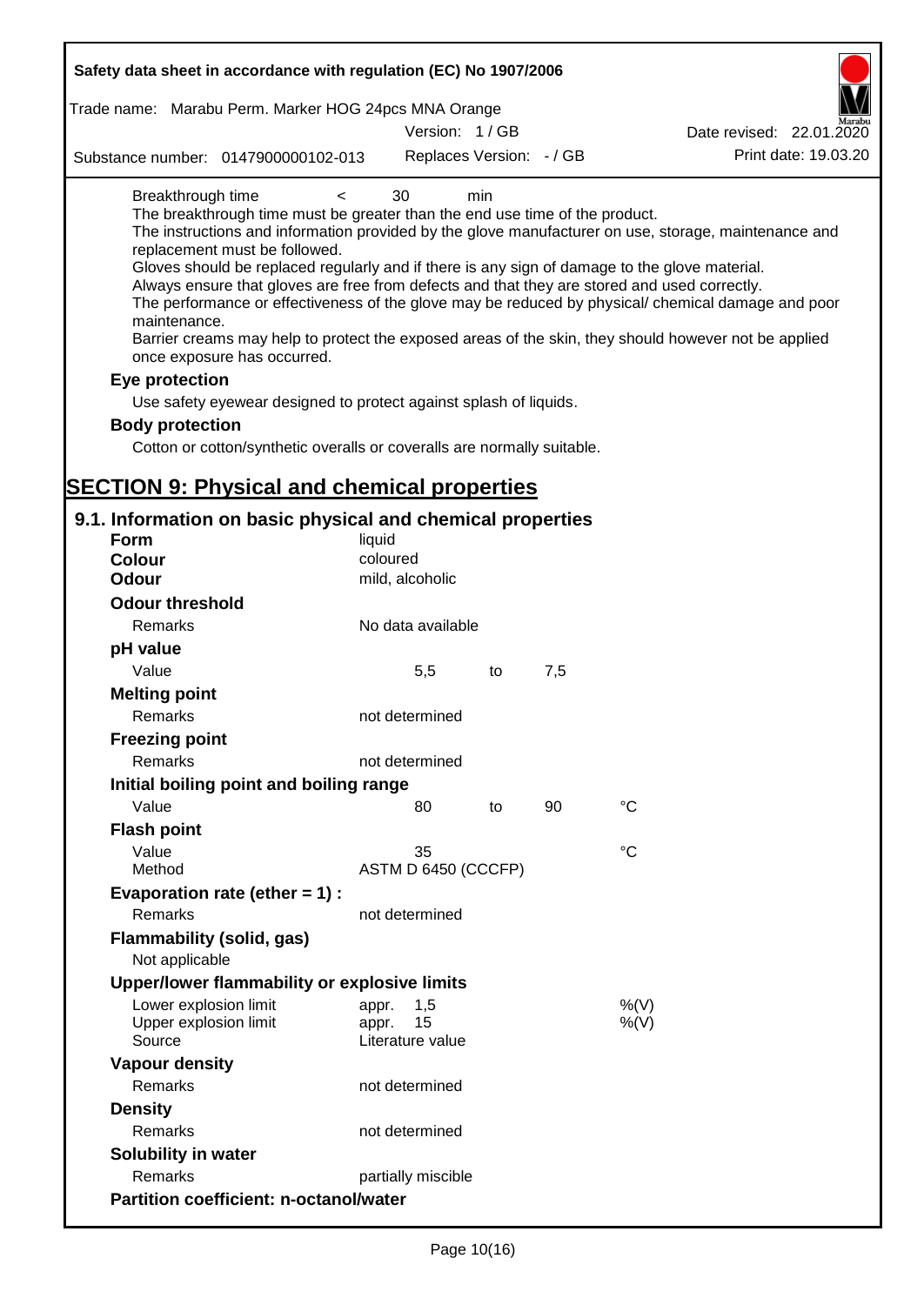| Safety data sheet in accordance with regulation (EC) No 1907/2006                                                                                                     |        |                                                  |    |   |                                                                                                        |
|-----------------------------------------------------------------------------------------------------------------------------------------------------------------------|--------|--------------------------------------------------|----|---|--------------------------------------------------------------------------------------------------------|
| Trade name: Marabu Perm. Marker HOG 24pcs MNA Orange                                                                                                                  |        | Version: 1/GB                                    |    |   | Date revised: 22.01.2020                                                                               |
| Substance number: 0147900000102-013                                                                                                                                   |        | Replaces Version: - / GB                         |    |   | Print date: 19.03.20                                                                                   |
| Remarks                                                                                                                                                               |        | Not applicable                                   |    |   |                                                                                                        |
| Ignition temperature                                                                                                                                                  |        |                                                  |    |   |                                                                                                        |
| Value                                                                                                                                                                 |        | appr. 287                                        |    |   | $^{\circ}C$                                                                                            |
| Source                                                                                                                                                                |        | Literature value                                 |    |   |                                                                                                        |
| <b>Viscosity</b>                                                                                                                                                      |        |                                                  |    |   |                                                                                                        |
| Value                                                                                                                                                                 |        | 3                                                | to | 6 | mPa.s                                                                                                  |
| <b>Efflux time</b>                                                                                                                                                    |        |                                                  |    |   |                                                                                                        |
| Remarks                                                                                                                                                               |        | not determined                                   |    |   |                                                                                                        |
| <b>Explosive properties</b>                                                                                                                                           |        |                                                  |    |   |                                                                                                        |
| evaluation                                                                                                                                                            | no     |                                                  |    |   |                                                                                                        |
| <b>Oxidising properties</b>                                                                                                                                           |        |                                                  |    |   |                                                                                                        |
| evaluation                                                                                                                                                            |        | None known                                       |    |   |                                                                                                        |
| 9.2. Other information                                                                                                                                                |        |                                                  |    |   |                                                                                                        |
| <b>Other information</b>                                                                                                                                              |        |                                                  |    |   |                                                                                                        |
|                                                                                                                                                                       |        |                                                  |    |   | The physical specifications are approximate values and refer to the used safety relevant component(s). |
| <b>SECTION 10: Stability and reactivity</b>                                                                                                                           |        |                                                  |    |   |                                                                                                        |
| 10.1. Reactivity                                                                                                                                                      |        |                                                  |    |   |                                                                                                        |
| No hazardous reactions when stored and handled according to prescribed instructions.<br>10.2. Chemical stability                                                      |        |                                                  |    |   |                                                                                                        |
| Stable under recommended storage and handling conditions (see section 7).                                                                                             |        |                                                  |    |   |                                                                                                        |
| 10.3. Possibility of hazardous reactions<br>Keep away from oxidising agents, strongly alkaline and strongly acid materials in order to avoid<br>exothermic reactions. |        |                                                  |    |   |                                                                                                        |
| 10.4. Conditions to avoid<br>When exposed to high temperatures may produce hazardous decomposition products.                                                          |        |                                                  |    |   |                                                                                                        |
| 10.5. Incompatible materials<br>No hazardous reactions when stored and handled according to prescribed instructions.                                                  |        |                                                  |    |   |                                                                                                        |
| 10.6. Hazardous decomposition products<br>See chapter 5.2 (Firefighting measures - Special hazards arising from the substance or mixture).                            |        |                                                  |    |   |                                                                                                        |
| <b>SECTION 11: Toxicological information</b>                                                                                                                          |        |                                                  |    |   |                                                                                                        |
| 11.1. Information on toxicological effects                                                                                                                            |        |                                                  |    |   |                                                                                                        |
| <b>Acute oral toxicity</b>                                                                                                                                            |        |                                                  |    |   |                                                                                                        |
| <b>ATE</b>                                                                                                                                                            | $\geq$ | 2.000                                            |    |   | mg/kg                                                                                                  |
| Method                                                                                                                                                                |        | calculated value (Regulation (EC) No. 1272/2008) |    |   |                                                                                                        |
| <b>Acute oral toxicity (Components)</b>                                                                                                                               |        |                                                  |    |   |                                                                                                        |
| 1-Methoxy-2-propanol                                                                                                                                                  |        |                                                  |    |   |                                                                                                        |
| <b>Species</b><br>LD50                                                                                                                                                | rat    | 5200                                             |    |   | mg/kg                                                                                                  |
| <b>Benzyl alcohol</b>                                                                                                                                                 |        |                                                  |    |   |                                                                                                        |
| <b>Species</b>                                                                                                                                                        | rat    |                                                  |    |   |                                                                                                        |
| LD50                                                                                                                                                                  |        | 1620                                             |    |   | mg/kg                                                                                                  |
| <b>Acute dermal toxicity</b>                                                                                                                                          |        |                                                  |    |   |                                                                                                        |
| Remarks                                                                                                                                                               |        |                                                  |    |   | Based on available data, the classification criteria are not met.                                      |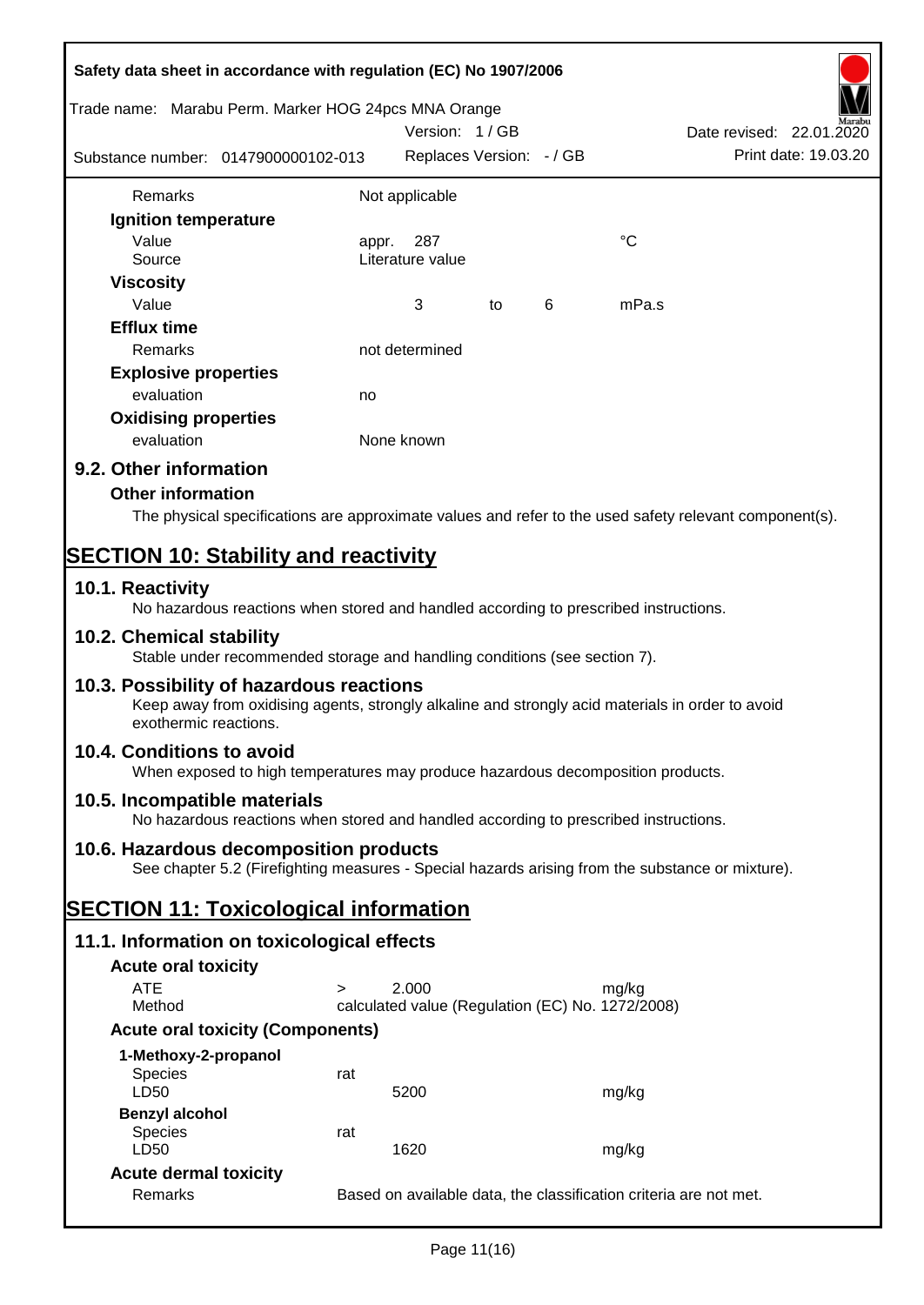| Trade name: Marabu Perm. Marker HOG 24pcs MNA Orange<br>Substance number: 0147900000102-013 |                                        | Version: 1/GB                        | Replaces Version: - / GB | Date revised: 22.01.2020<br>Print date: 19.03.20                                                                                                                                                                                                                                                                                                                                                                      |
|---------------------------------------------------------------------------------------------|----------------------------------------|--------------------------------------|--------------------------|-----------------------------------------------------------------------------------------------------------------------------------------------------------------------------------------------------------------------------------------------------------------------------------------------------------------------------------------------------------------------------------------------------------------------|
|                                                                                             |                                        |                                      |                          |                                                                                                                                                                                                                                                                                                                                                                                                                       |
| <b>Acute dermal toxicity (Components)</b>                                                   |                                        |                                      |                          |                                                                                                                                                                                                                                                                                                                                                                                                                       |
| 1-Methoxy-2-propanol<br><b>Species</b><br>LD50                                              | rabbit                                 | 14000                                |                          | mg/kg                                                                                                                                                                                                                                                                                                                                                                                                                 |
| <b>Acute inhalational toxicity</b>                                                          |                                        |                                      |                          |                                                                                                                                                                                                                                                                                                                                                                                                                       |
| <b>ATE</b>                                                                                  | >                                      | 20                                   |                          | mg/l                                                                                                                                                                                                                                                                                                                                                                                                                  |
| Administration/Form<br>Method<br>Remarks                                                    | Vapors                                 |                                      |                          | calculated value (Regulation (EC) No. 1272/2008)<br>Based on available data, the classification criteria are not met.                                                                                                                                                                                                                                                                                                 |
| <b>Acute inhalative toxicity (Components)</b>                                               |                                        |                                      |                          |                                                                                                                                                                                                                                                                                                                                                                                                                       |
| <b>Benzyl alcohol</b>                                                                       |                                        |                                      |                          |                                                                                                                                                                                                                                                                                                                                                                                                                       |
| Species<br>LD <sub>0</sub><br>Duration of exposure                                          | rat                                    | 4,178<br>4<br>h                      |                          | mg/l                                                                                                                                                                                                                                                                                                                                                                                                                  |
| Administration/Form<br>Method                                                               | Dust/Mist<br><b>OECD 403</b>           |                                      |                          |                                                                                                                                                                                                                                                                                                                                                                                                                       |
| <b>Benzyl alcohol</b><br>Species<br>LD50                                                    | rat                                    |                                      |                          |                                                                                                                                                                                                                                                                                                                                                                                                                       |
| Duration of exposure<br>Administration/Form<br>Method                                       | $\geq$<br>Dust/Mist<br><b>OECD 403</b> | 5<br>4<br>h                          |                          | mg/l                                                                                                                                                                                                                                                                                                                                                                                                                  |
| <b>Skin corrosion/irritation</b>                                                            |                                        |                                      |                          |                                                                                                                                                                                                                                                                                                                                                                                                                       |
| Remarks                                                                                     |                                        |                                      |                          | Based on available data, the classification criteria are not met.                                                                                                                                                                                                                                                                                                                                                     |
| Serious eye damage/irritation                                                               |                                        |                                      |                          |                                                                                                                                                                                                                                                                                                                                                                                                                       |
| evaluation<br>Remarks                                                                       | irritant                               | The classification criteria are met. |                          |                                                                                                                                                                                                                                                                                                                                                                                                                       |
| <b>Sensitization</b>                                                                        |                                        |                                      |                          |                                                                                                                                                                                                                                                                                                                                                                                                                       |
| Remarks                                                                                     |                                        |                                      |                          | Based on available data, the classification criteria are not met.                                                                                                                                                                                                                                                                                                                                                     |
| <b>Mutagenicity</b>                                                                         |                                        |                                      |                          |                                                                                                                                                                                                                                                                                                                                                                                                                       |
| Remarks                                                                                     |                                        |                                      |                          | Based on available data, the classification criteria are not met.                                                                                                                                                                                                                                                                                                                                                     |
| <b>Reproductive toxicity</b>                                                                |                                        |                                      |                          |                                                                                                                                                                                                                                                                                                                                                                                                                       |
| Remarks                                                                                     |                                        |                                      |                          | Based on available data, the classification criteria are not met.                                                                                                                                                                                                                                                                                                                                                     |
| Carcinogenicity                                                                             |                                        |                                      |                          |                                                                                                                                                                                                                                                                                                                                                                                                                       |
| Remarks                                                                                     |                                        |                                      |                          | Based on available data, the classification criteria are not met.                                                                                                                                                                                                                                                                                                                                                     |
| <b>Specific Target Organ Toxicity (STOT)</b>                                                |                                        |                                      |                          |                                                                                                                                                                                                                                                                                                                                                                                                                       |
| <b>Single exposure</b><br>Remarks                                                           |                                        | The classification criteria are met. |                          |                                                                                                                                                                                                                                                                                                                                                                                                                       |
| evaluation                                                                                  |                                        | May cause drowsiness or dizziness.   |                          |                                                                                                                                                                                                                                                                                                                                                                                                                       |
| <b>Repeated exposure</b><br>Remarks                                                         |                                        |                                      |                          | Based on available data, the classification criteria are not met.                                                                                                                                                                                                                                                                                                                                                     |
| <b>Aspiration hazard</b>                                                                    |                                        |                                      |                          |                                                                                                                                                                                                                                                                                                                                                                                                                       |
| Based on available data, the classification criteria are not met.                           |                                        |                                      |                          |                                                                                                                                                                                                                                                                                                                                                                                                                       |
| <b>Experience in practice</b>                                                               |                                        |                                      |                          |                                                                                                                                                                                                                                                                                                                                                                                                                       |
|                                                                                             |                                        |                                      |                          | Exposure to component solvents vapours concentration in excess of the stated occupational exposure<br>limit may result in adverse health effects such as mucous membrane and respiratory system irritation<br>and adverse effects on kidney, liver and central nervous system. Symptoms and signs include headache,<br>dizziness, fatigue, muscular weakness, drowsiness and in extreme cases, loss of consciousness. |

Solvents may cause some of the above effects by absorption through the skin. Repeated or prolonged contact with the mixture may cause removal of natural fat from the skin resulting in non-allergic contact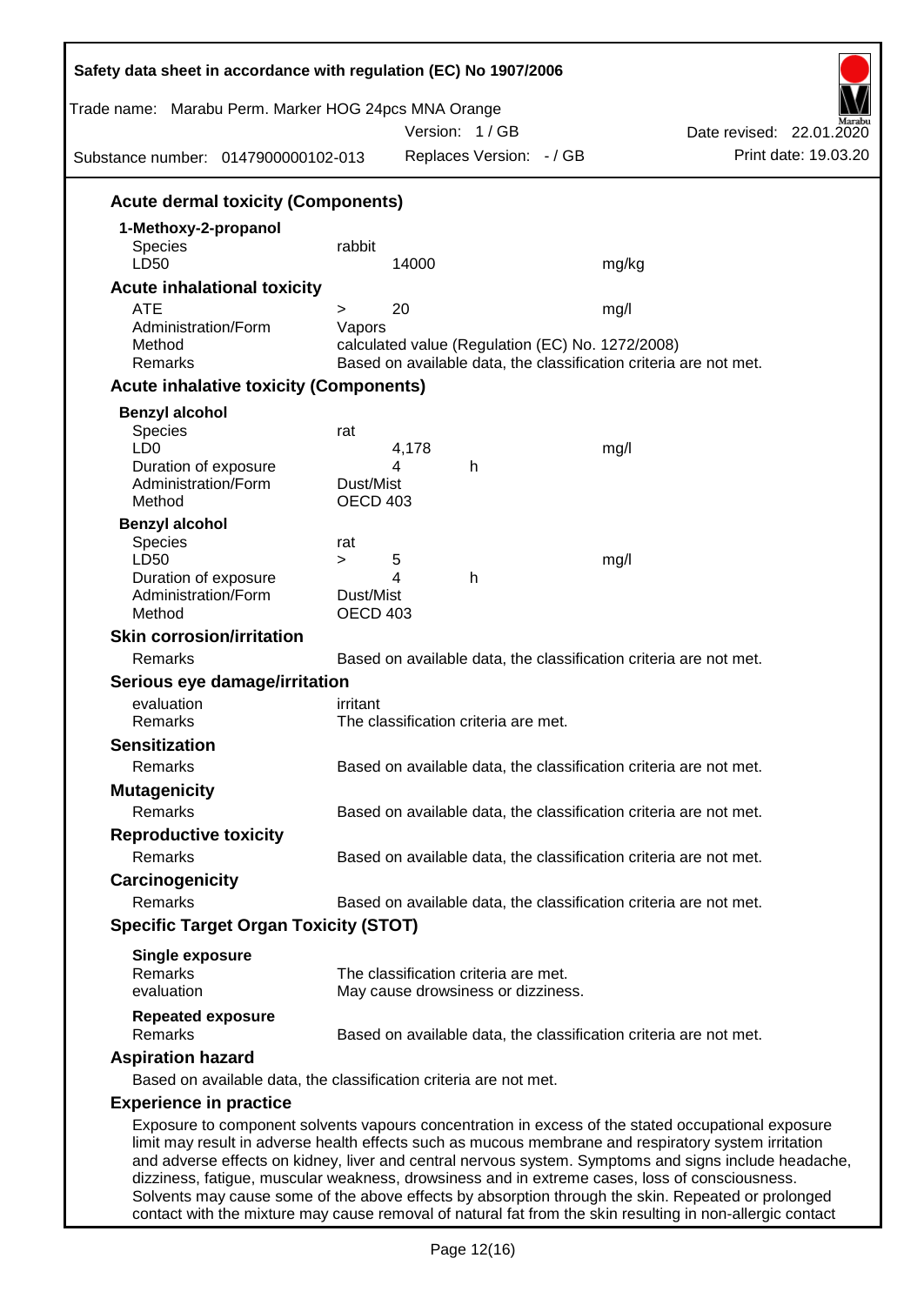| Safety data sheet in accordance with regulation (EC) No 1907/2006                                                                                                                                                                                                                                                                                                                                                                                                                                                                                    |                   |                                            |                          |                                                            |                                                                                                       |
|------------------------------------------------------------------------------------------------------------------------------------------------------------------------------------------------------------------------------------------------------------------------------------------------------------------------------------------------------------------------------------------------------------------------------------------------------------------------------------------------------------------------------------------------------|-------------------|--------------------------------------------|--------------------------|------------------------------------------------------------|-------------------------------------------------------------------------------------------------------|
| Trade name: Marabu Perm. Marker HOG 24pcs MNA Orange                                                                                                                                                                                                                                                                                                                                                                                                                                                                                                 |                   |                                            |                          |                                                            |                                                                                                       |
|                                                                                                                                                                                                                                                                                                                                                                                                                                                                                                                                                      |                   |                                            | Version: 1/GB            |                                                            | Date revised: 22.01.2020                                                                              |
| Substance number: 0147900000102-013                                                                                                                                                                                                                                                                                                                                                                                                                                                                                                                  |                   |                                            | Replaces Version: - / GB |                                                            | Print date: 19.03.20                                                                                  |
| dermatitis and absorption through the skin. The liquid splashed in the eyes may cause irritation and<br>known, delayed and immediate effects and also chronic effects of components from short-term and<br>long-term exposure by oral, inhalation and dermal routes of exposure and eye contact.<br><b>Other information</b><br>There are no data available on the mixture itself.<br>The mixture has been assessed following the additivity method of the CLP Regulation (EC) No<br>1272/2008 and classified for toxicological hazards accordingly. |                   |                                            |                          |                                                            | reversible damage. Ingestion may cause nausea, diarrhoea and vomiting. This takes into account, where |
| <b>SECTION 12: Ecological information</b>                                                                                                                                                                                                                                                                                                                                                                                                                                                                                                            |                   |                                            |                          |                                                            |                                                                                                       |
| 12.1. Toxicity                                                                                                                                                                                                                                                                                                                                                                                                                                                                                                                                       |                   |                                            |                          |                                                            |                                                                                                       |
| <b>General information</b><br>There are no data available on the mixture itself. Do not allow to enter drains or water courses. The<br>and is classified for eco-toxicological properties accordingly. See Sections 2 and 3 for details.                                                                                                                                                                                                                                                                                                             |                   |                                            |                          |                                                            | mixture has been assessed following the summation method of the CLP Regulation (EC) No 1272/2008      |
| <b>Fish toxicity (Components)</b>                                                                                                                                                                                                                                                                                                                                                                                                                                                                                                                    |                   |                                            |                          |                                                            |                                                                                                       |
| 1-Methoxy-2-propanol<br>Species<br>LC <sub>0</sub><br>Duration of exposure                                                                                                                                                                                                                                                                                                                                                                                                                                                                           | $\geq$            | golden orfe (Leuciscus idus)<br>4600<br>96 | h                        | mg/l                                                       |                                                                                                       |
| <b>Daphnia toxicity (Components)</b>                                                                                                                                                                                                                                                                                                                                                                                                                                                                                                                 |                   |                                            |                          |                                                            |                                                                                                       |
| 1-Methoxy-2-propanol<br>Species<br><b>EC50</b>                                                                                                                                                                                                                                                                                                                                                                                                                                                                                                       |                   | Daphnia magna<br>23300                     |                          | mg/l                                                       |                                                                                                       |
| Duration of exposure                                                                                                                                                                                                                                                                                                                                                                                                                                                                                                                                 |                   | 48                                         | h                        |                                                            |                                                                                                       |
| <b>Algae toxicity (Components)</b>                                                                                                                                                                                                                                                                                                                                                                                                                                                                                                                   |                   |                                            |                          |                                                            |                                                                                                       |
| 1-Methoxy-2-propanol<br><b>Species</b><br><b>EC50</b><br>Duration of exposure                                                                                                                                                                                                                                                                                                                                                                                                                                                                        | >                 | Desmodesmus<br>1000<br>168                 | h                        | mg/l                                                       |                                                                                                       |
| <b>Bacteria toxicity (Components)</b>                                                                                                                                                                                                                                                                                                                                                                                                                                                                                                                |                   |                                            |                          |                                                            |                                                                                                       |
| 1-Methoxy-2-propanol<br><b>Species</b>                                                                                                                                                                                                                                                                                                                                                                                                                                                                                                               |                   | activated sludge                           |                          |                                                            |                                                                                                       |
| <b>EC50</b>                                                                                                                                                                                                                                                                                                                                                                                                                                                                                                                                          | $\geq$            | 1000                                       |                          | mg/l                                                       |                                                                                                       |
| 12.2. Persistence and degradability<br><b>General information</b><br>No data available                                                                                                                                                                                                                                                                                                                                                                                                                                                               |                   |                                            |                          |                                                            |                                                                                                       |
| <b>Biodegradability (Components)</b>                                                                                                                                                                                                                                                                                                                                                                                                                                                                                                                 |                   |                                            |                          |                                                            |                                                                                                       |
| 1-Methoxy-2-propanol<br>Value<br>Duration of test<br>evaluation<br>Method                                                                                                                                                                                                                                                                                                                                                                                                                                                                            | <b>OECD 301 F</b> | 90<br>28                                   | d                        | $\%$<br>Readily biodegradable (according to OECD criteria) |                                                                                                       |
| 12.3. Bioaccumulative potential                                                                                                                                                                                                                                                                                                                                                                                                                                                                                                                      |                   |                                            |                          |                                                            |                                                                                                       |
| <b>General information</b>                                                                                                                                                                                                                                                                                                                                                                                                                                                                                                                           |                   |                                            |                          |                                                            |                                                                                                       |
| There are no data available on the mixture itself.                                                                                                                                                                                                                                                                                                                                                                                                                                                                                                   |                   |                                            |                          |                                                            |                                                                                                       |
| <b>Partition coefficient: n-octanol/water</b>                                                                                                                                                                                                                                                                                                                                                                                                                                                                                                        |                   |                                            |                          |                                                            |                                                                                                       |
| Remarks                                                                                                                                                                                                                                                                                                                                                                                                                                                                                                                                              |                   | Not applicable                             |                          |                                                            |                                                                                                       |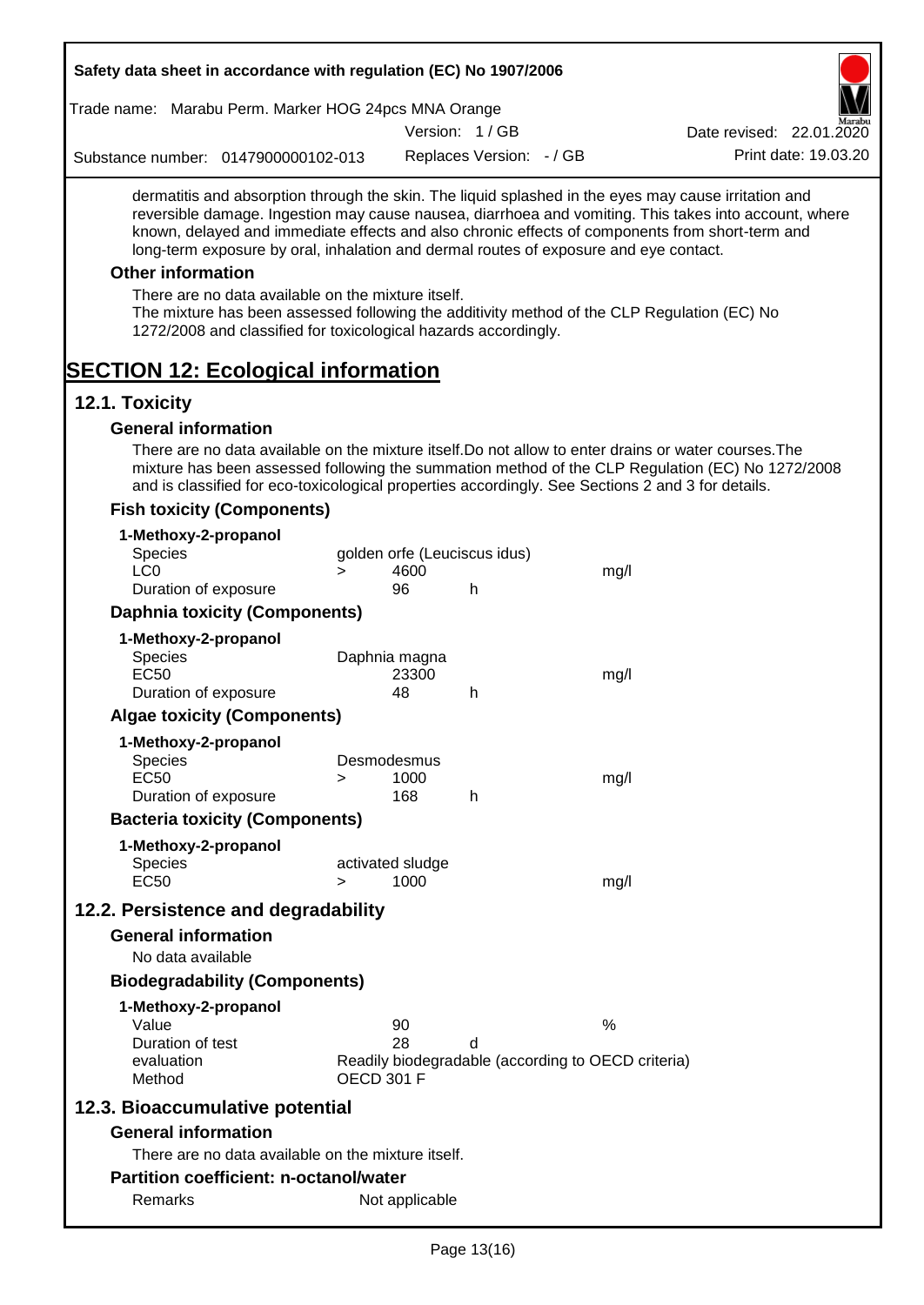Trade name: Marabu Perm. Marker HOG 24pcs MNA Orange

Version: 1 / GB

Substance number: 0147900000102-013

Replaces Version: - / GB Print date: 19.03.20 Date revised: 22.01.2020

# **12.4. Mobility in soil**

### **General information**

There are no data available on the mixture itself.

### **12.5. Results of PBT and vPvB assessment**

### **General information**

There are no data available on the mixture itself.

### **12.6. Other adverse effects**

### **General information**

There are no data available on the mixture itself.

# **SECTION 13: Disposal considerations**

### **13.1. Waste treatment methods**

### **Disposal recommendations for the product**

Do not allow to enter drains or water courses. Wastes and emptied containers should be classified in accordance with relevant national regulation. The European Waste Catalogue classification of this product, when disposed of as waste is EWC waste code 08 03 12\* waste ink containing dangerous substances If this product is mixed with other wastes, the original waste product code may no longer apply and the appropriate code should be assigned. For further information contact your local waste authority.

#### **Disposal recommendations for packaging**

Using information provided in this safety data sheet, advice should be obtained from the relevant waste authority on the classification of empty containers. Empty containers must be scrapped or reconditioned.

Not emptied containers are hazardous waste (waste code number 150110).

# **SECTION 14: Transport information**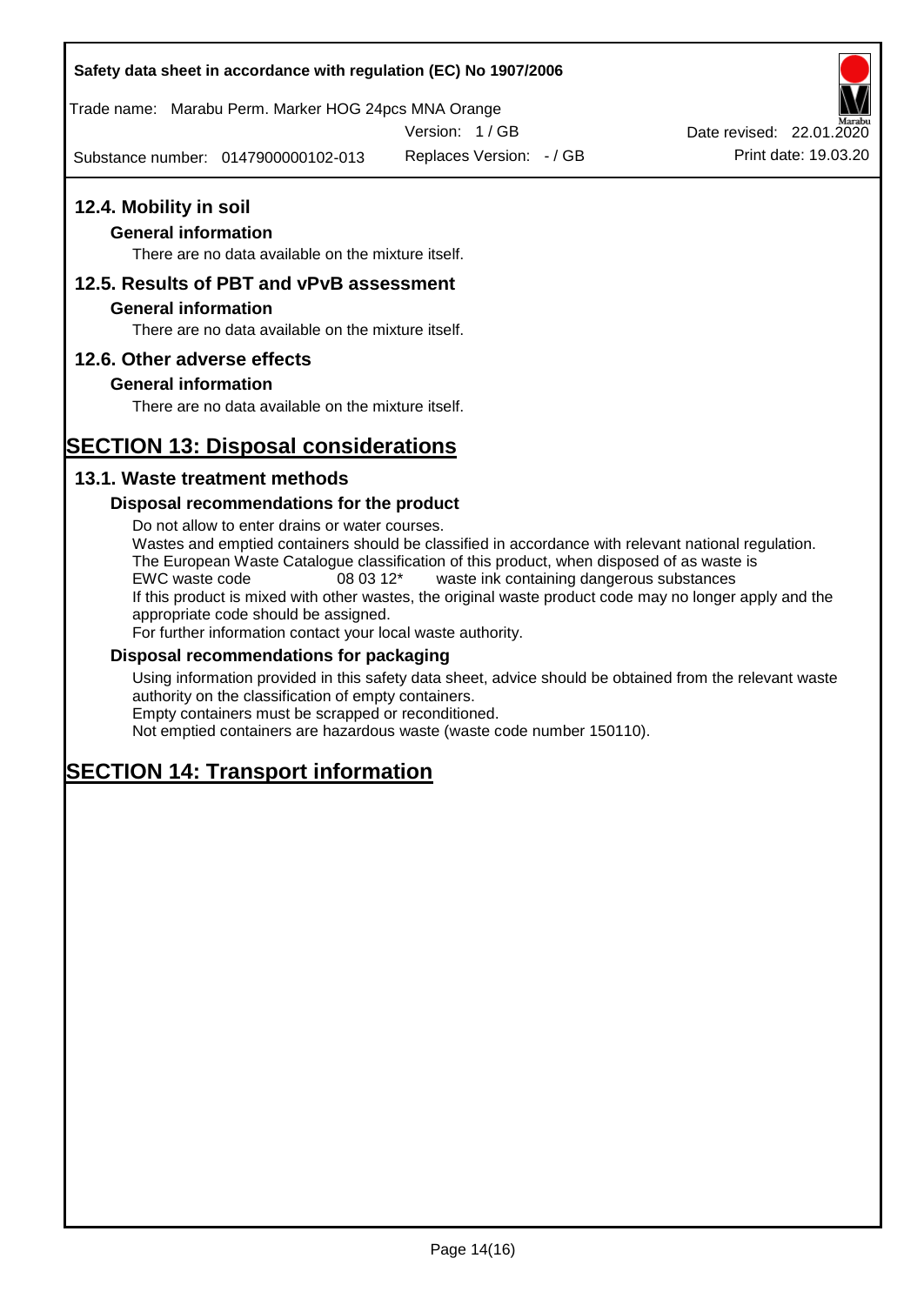| Safety data sheet in accordance with regulation (EC) No 1907/2006 |  |
|-------------------------------------------------------------------|--|
|-------------------------------------------------------------------|--|

### Trade name: Marabu Perm. Marker HOG 24pcs MNA Orange

Version: 1 / GB

Replaces Version:  $-$  / GB Print date: 19.03.20



Substance number: 0147900000102-013

|                                     | <b>Land transport ADR/RID</b> | <b>Marine transport</b><br><b>IMDG/GGVSee</b> | Air transport<br><b>ICAO/IATA</b> |
|-------------------------------------|-------------------------------|-----------------------------------------------|-----------------------------------|
| Tunnel restriction code             | D/E                           |                                               |                                   |
| 14.1. UN number                     | 1263                          | 1263                                          | 1263                              |
| 14.2. UN proper shipping name       | <b>PAINT</b>                  | <b>PAINT</b>                                  | <b>PAINT</b>                      |
| 14.3. Transport hazard<br>class(es) | 3                             | 3                                             | 3                                 |
| Label                               |                               |                                               |                                   |
| 14.4. Packing group                 | Ш                             | Ш                                             | Ш                                 |
| Special provision                   | 640E                          |                                               |                                   |
| <b>Limited Quantity</b>             | 51                            |                                               |                                   |
| Transport category                  | 3                             |                                               |                                   |
| 14.5. Environmental hazards         |                               | no                                            |                                   |

### **Information for all modes of transport**

### **14.6. Special precautions for user**

Transport within the user's premises:

Always transport in closed containers that are upright and secure.

Ensure that persons transporting the product know what to do in the event of an accident or spillage.

### **Other information**

**14.7. Transport in bulk according to Annex II of Marpol and the IBC Code**

# no

# **SECTION 15: Regulatory information**

### **15.1. Safety, health and environmental regulations/legislation specific for the substance or mixture**

### **VOC**

VOC (EU) 75 %

#### **Other information**

The product does not contain substances of very high concern (SVHC).

### **15.2. Chemical safety assessment**

For this preparation a chemical safety assessment has not been carried out.

# **SECTION 16: Other information**

**Hazard statements listed in Chapter 3**